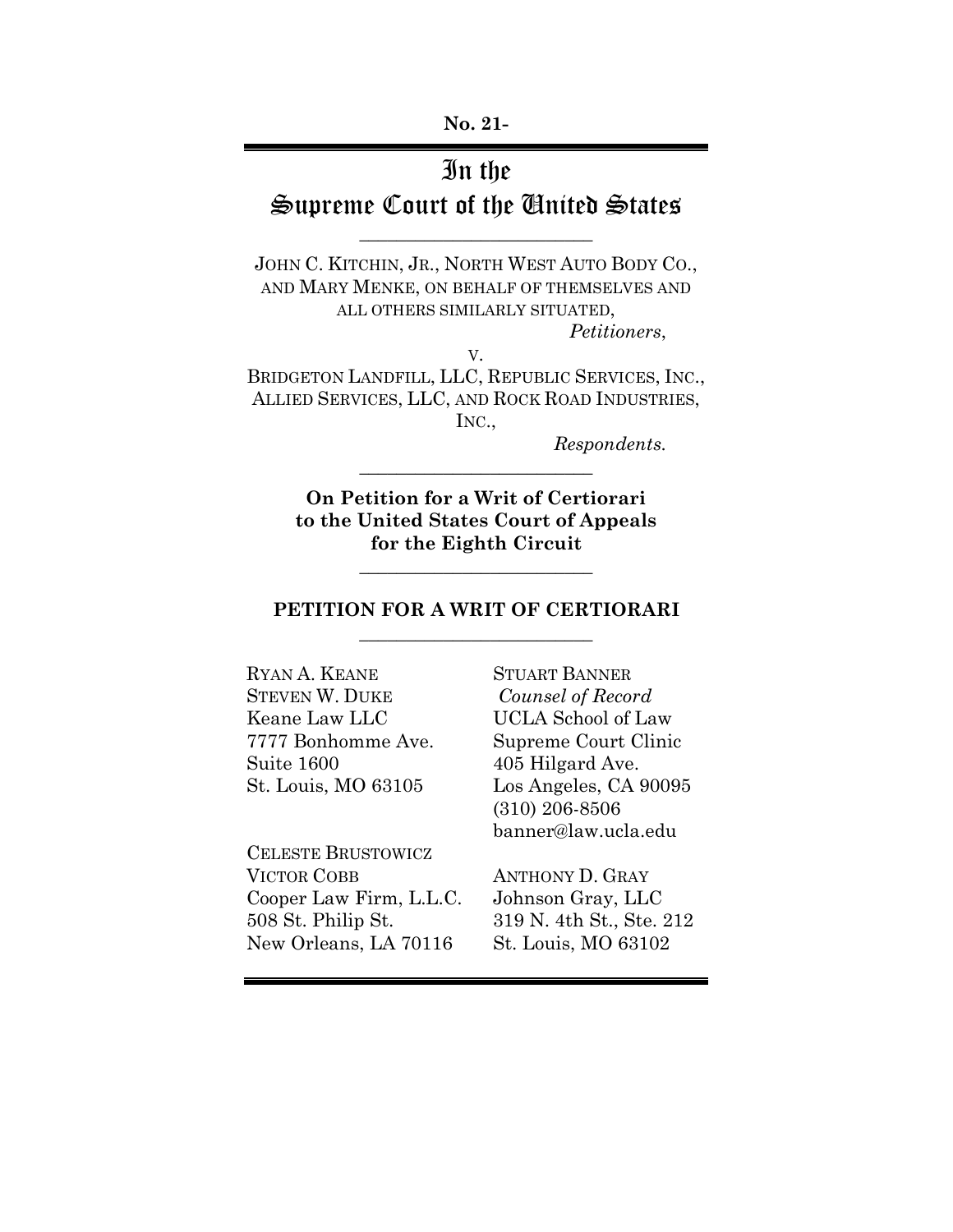#### **QUESTION PRESENTED**

Under the Class Action Fairness Act's "local controversy" exception, a federal district court must decline jurisdiction over a class action in which, among other requirements, there is a local defendant "whose alleged conduct forms a significant basis for the claims asserted by the proposed plaintiff class." 28 U.S.C. § 1332(d)(4)(A)(i)(II)(bb).

The question presented is whether this requirement can be satisfied where the local and non-local defendants engaged in the same alleged conduct (as the Sixth, Ninth, and Tenth Circuits hold), or whether the alleged conduct of the local defendant must be different from that of the non-local defendants (as the Fifth and Eighth Circuits hold).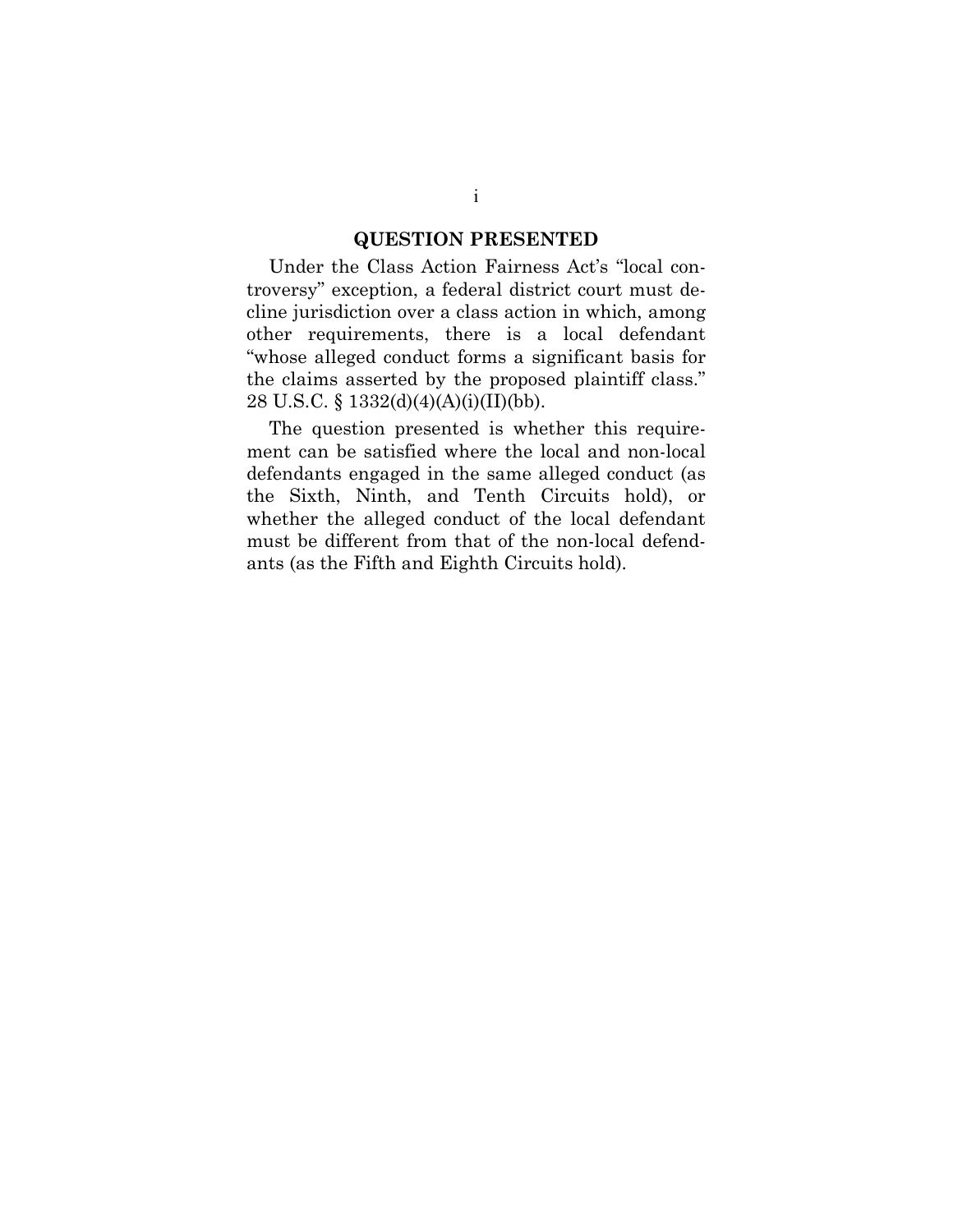#### **CORPORATE DISCLOSURE STATEMENT**

Petitioner North West Auto Body Co. has no parent corporation. No company owns 10% or more of its stock.

#### **RELATED PROCEEDINGS**

U.S. Court of Appeals for the Eighth Circuit: *Kitchin v. Bridgeton Landfill, LLC*, No. 19-2072 (July 8, 2021)

U.S. District Court, Eastern District of Missouri: *Kitchin v. Bridgeton Landfill, LLC*, No. 4:18-CV-672- CDP (May 8, 2019)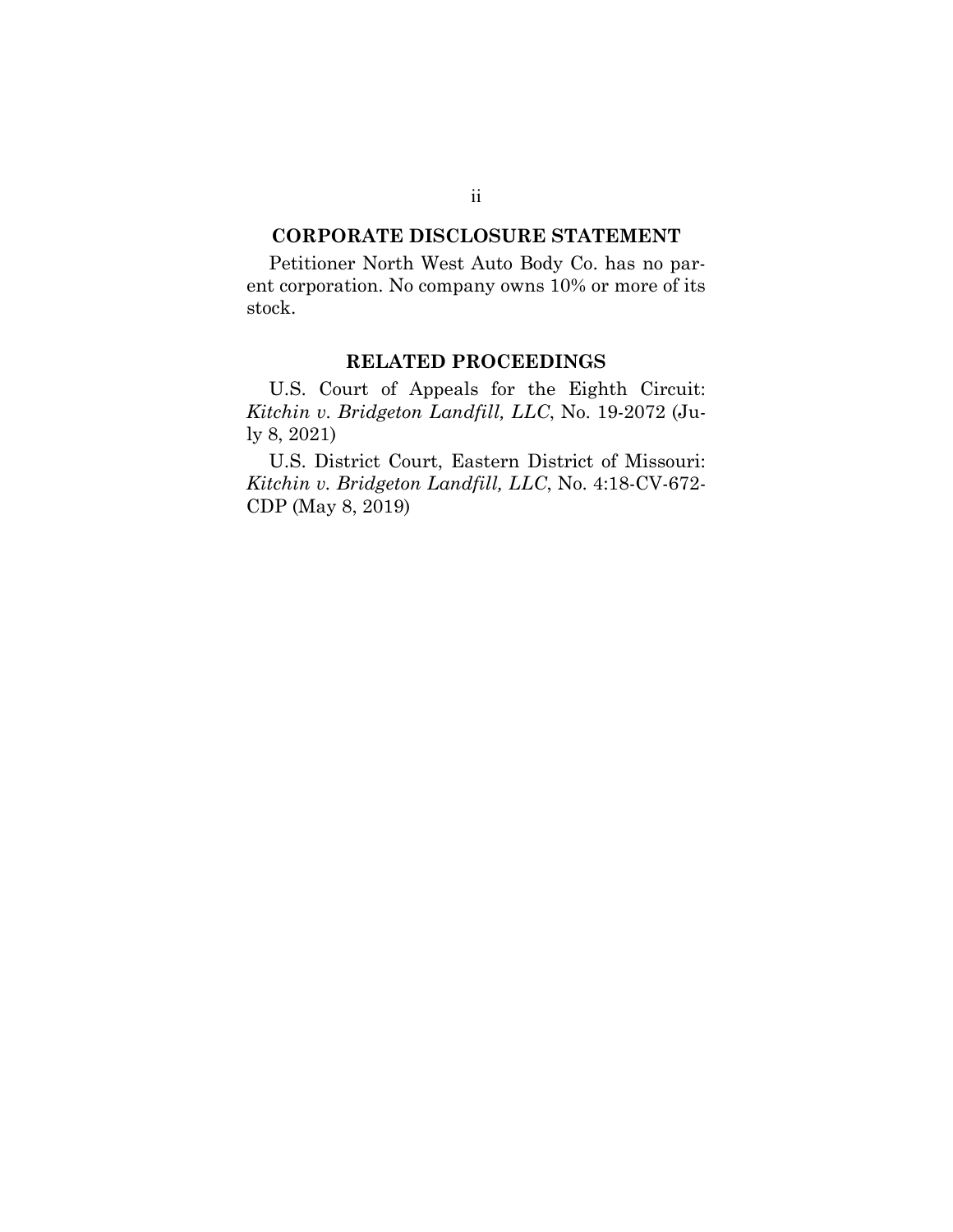## **TABLE OF CONTENTS**

| CORPORATE DISCLOSURE STATEMENT ii                                                                                                                                                                                           |
|-----------------------------------------------------------------------------------------------------------------------------------------------------------------------------------------------------------------------------|
|                                                                                                                                                                                                                             |
|                                                                                                                                                                                                                             |
|                                                                                                                                                                                                                             |
|                                                                                                                                                                                                                             |
|                                                                                                                                                                                                                             |
|                                                                                                                                                                                                                             |
| CAFA's local controversy exception 4<br>1.                                                                                                                                                                                  |
| 2.                                                                                                                                                                                                                          |
| 3.                                                                                                                                                                                                                          |
| $\overline{4}$ .                                                                                                                                                                                                            |
| REASONS FOR GRANTING THE WRIT  14                                                                                                                                                                                           |
| L.<br>There is a 3-2 circuit split on whether a<br>local defendant's alleged conduct can be<br>a "significant basis" for the plaintiffs'<br>claims where it is the same conduct as<br>that of the non-local defendants.  14 |
| A. The majority view is that it can.  15                                                                                                                                                                                    |
| B. The minority view is that it cannot.  17                                                                                                                                                                                 |
| II.                                                                                                                                                                                                                         |
| III. This case is a perfect vehicle for deciding                                                                                                                                                                            |
|                                                                                                                                                                                                                             |
| <b>APPENDICES</b>                                                                                                                                                                                                           |
|                                                                                                                                                                                                                             |
|                                                                                                                                                                                                                             |
| C. Court of appeals order denying panel<br>rehearing and rehearing en banc  51a                                                                                                                                             |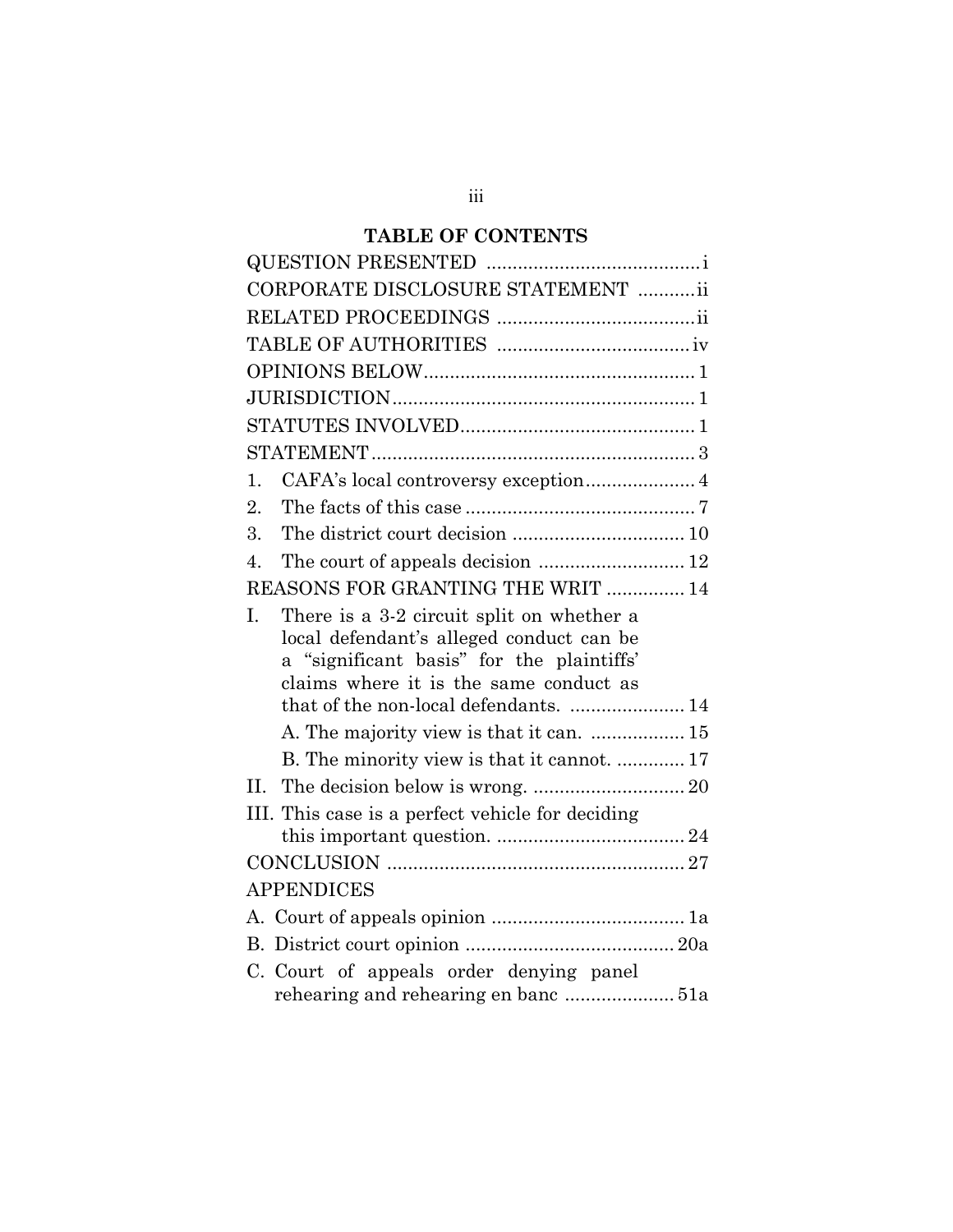## **TABLE OF AUTHORITIES**

CASES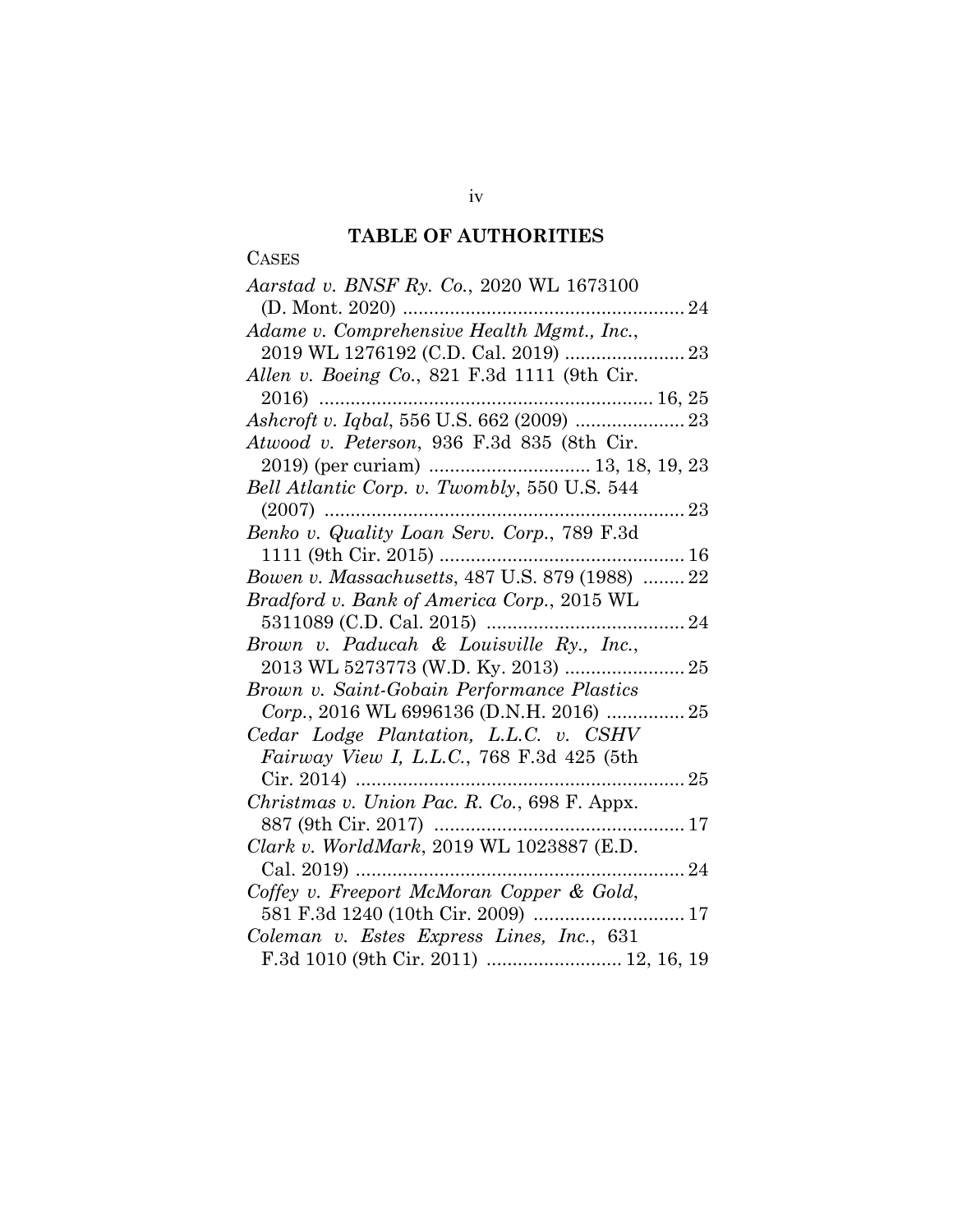| Davis v. Omega Refining, LLC, 2015 WL           |
|-------------------------------------------------|
| 3650832 (E.D. La. 2015)                         |
| FERC v. Mississippi, 456 U.S. 742 (1982)  21    |
| Home Depot U.S.A., Inc. v. Jackson, 139 S.      |
| $Ct. 1743 (2019)$                               |
| Hostetler v. Johnson Controls, Inc., 2016 WL    |
|                                                 |
| Ictech-Bendeck v. Progressive Waste Sols. of    |
| La., Inc., 367 F. Supp. 3d 555 (E.D. La.        |
|                                                 |
| Keltner v. SunCoke Energy, Inc., 2015 WL        |
|                                                 |
| Mason v. Lockwood, Andrews & Newnam,            |
| P.C., 842 F.3d 383 (6th Cir. 2016), cert.       |
| denied, 137 S. Ct. 2242 (2017)  15, 16, 23, 25  |
| MD Haynes, Inc. v. Valero Marketing and         |
| Supply Co., 2017 WL 1397744 (S.D. Tex.          |
| 25<br>2017)                                     |
| Millman v. United Technologies Corp., 2017      |
|                                                 |
| Opelousas Gen. Hosp. Auth. v. FairPay Sols.,    |
| <i>Inc.</i> , 655 F.3d 358 (5th Cir. 2011) (per |
| curiam)                                         |
| Reece v. AES Corp., 638 F. Appx. 755 (10th      |
|                                                 |
| Romano v. Northrop Grumman Corp., 2017          |
|                                                 |
| Rowell v. Shell Chemical LP, 2015 WL            |
| 25                                              |
| Smith v. Honeywell Int'l, Inc., 2013 WL         |
|                                                 |
| Standard Fire Ins. Co. v. Knowles, 568 U.S.     |
|                                                 |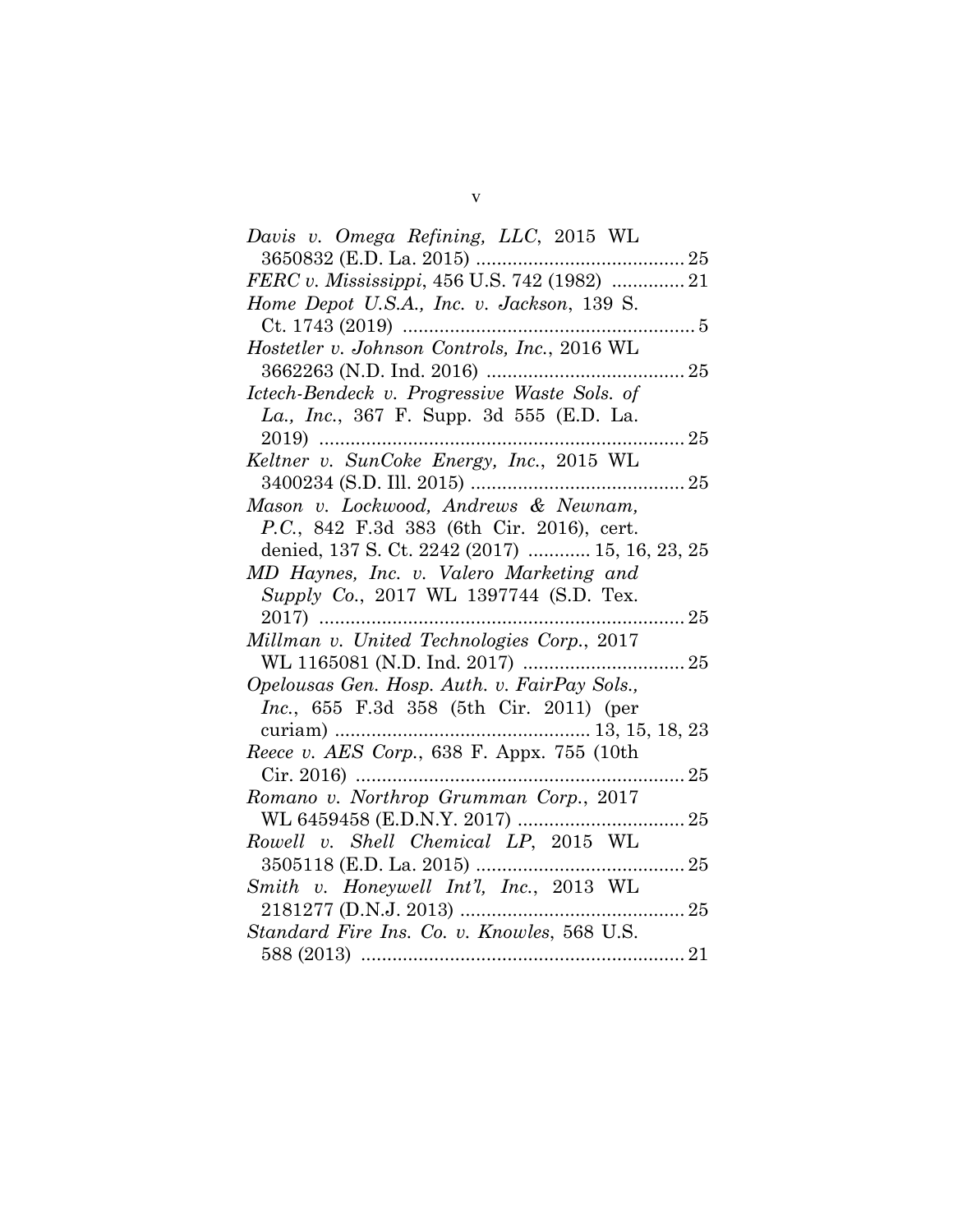| Thompson v. Louisiana Regional Landfill   |  |
|-------------------------------------------|--|
|                                           |  |
| Woods v. Standard Ins. Co., 771 F.3d 1257 |  |
|                                           |  |

## **STATUTES**

| 28 U.S.C. |  |
|-----------|--|
|           |  |
|           |  |
|           |  |
|           |  |
|           |  |
|           |  |
|           |  |
|           |  |
|           |  |

## LEGISLATIVE MATERIAL

|  |  | S. Rep. No. 14, 109th Cong., 1st Sess. |  |  |
|--|--|----------------------------------------|--|--|
|  |  |                                        |  |  |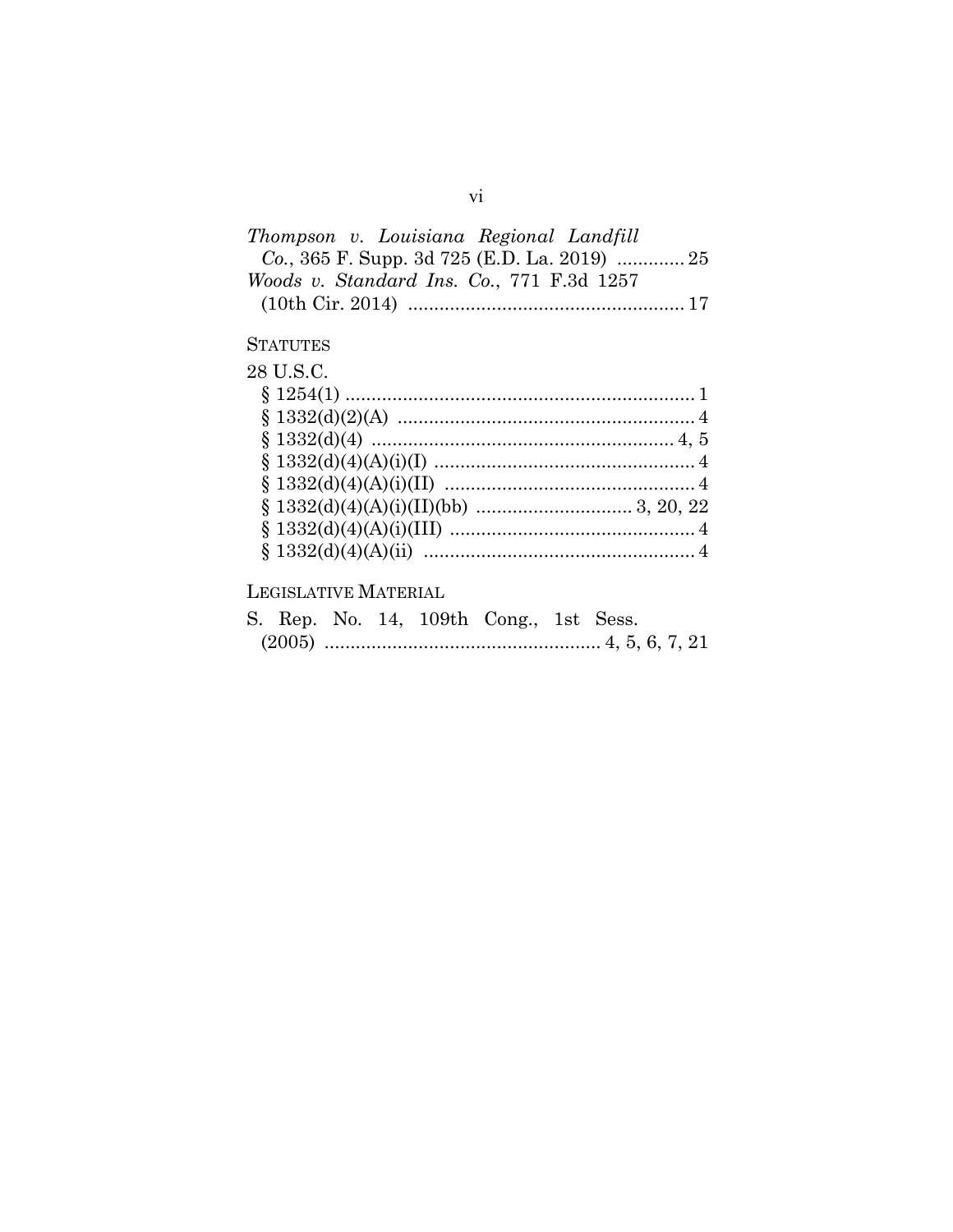#### **PETITION FOR A WRIT OF CERTIORARI**

John C. Kitchin, Jr., North West Auto Body Co., and Mary Menke respectfully petition for a writ of certiorari to review the judgment of the United States Court of Appeals for the Eighth Circuit.

#### **OPINIONS BELOW**

The opinion of the court of appeals is published at 3 F.4th 1089 (8th Cir. 2021). The opinion of the district court is published at 389 F. Supp. 3d 600 (E.D. Mo. 2019).

#### **JURISDICTION**

The judgment of the court of appeals was entered on July 8, 2021. The court of appeals denied panel rehearing and rehearing en banc on August 12, 2021. This Court has jurisdiction under 28 U.S.C.  $§ 1254(1).$ 

### **STATUTES INVOLVED**

#### **28 U.S.C. § 1332(d)(2)** provides:

The district courts shall have original jurisdiction of any civil action in which the matter in controversy exceeds the sum or value of \$5,000,000, exclusive of interest and costs, and is a class action in which—

(A) any member of a class of plaintiffs is a citizen of a State different from any defendant;

(B) any member of a class of plaintiffs is a foreign state or a citizen or subject of a foreign state and any defendant is a citizen of a State; or

(C) any member of a class of plaintiffs is a citizen of a State and any defendant is a foreign state or a citizen or subject of a foreign state.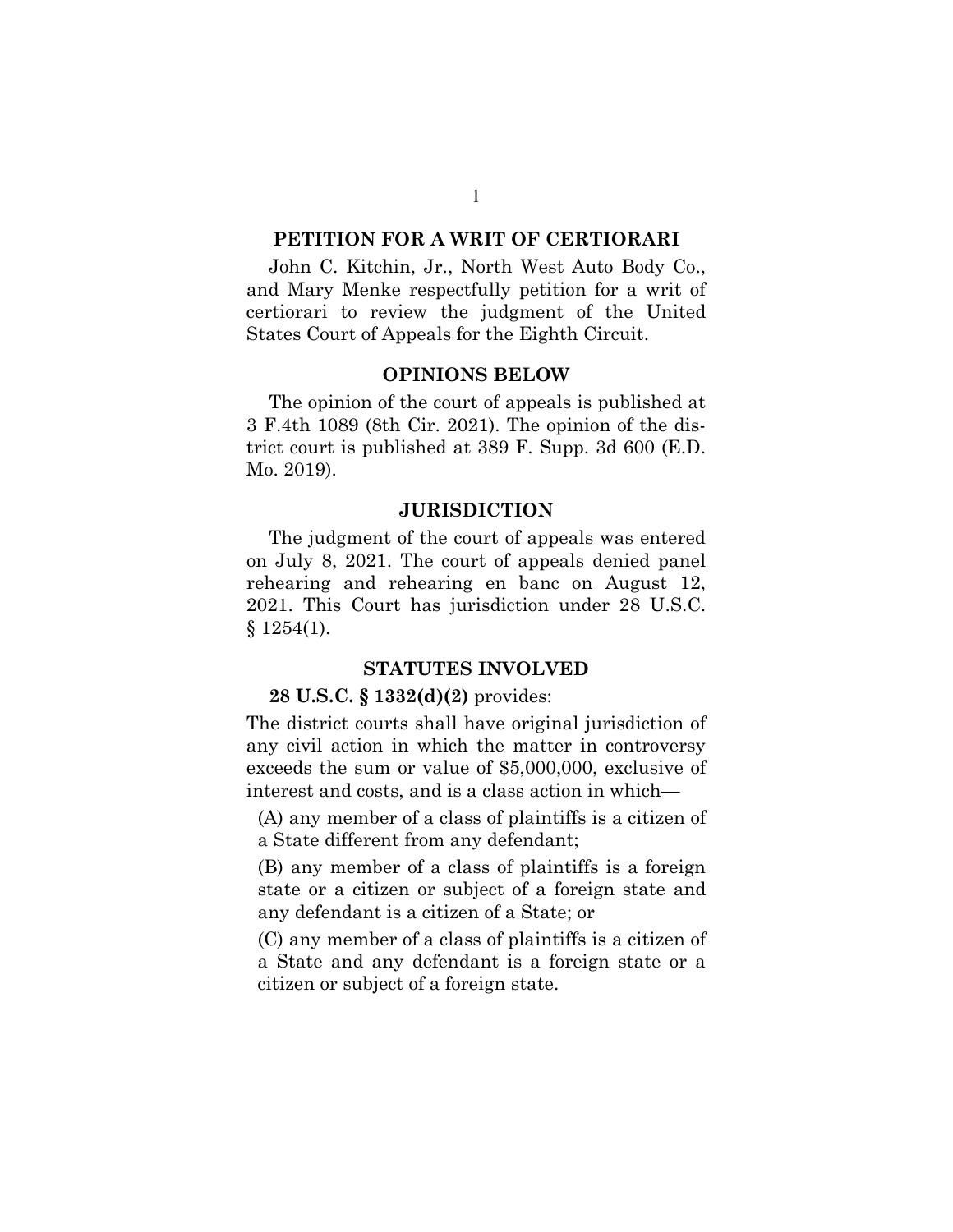#### **28 U.S.C. § 1332(d)(4)** provides:

A district court shall decline to exercise jurisdiction under paragraph (2)—

(A)(i) over a class action in which—

(I) greater than two-thirds of the members of all proposed plaintiff classes in the aggregate are citizens of the State in which the action was originally filed;

(II) at least 1 defendant is a defendant—

(aa) from whom significant relief is sought by members of the plaintiff class;

(bb) whose alleged conduct forms a significant basis for the claims asserted by the proposed plaintiff class; and

(cc) who is a citizen of the State in which the action was originally filed; and

(III) principal injuries resulting from the alleged conduct or any related conduct of each defendant were incurred in the State in which the action was originally filed; and

(ii) during the 3-year period preceding the filing of that class action, no other class action has been filed asserting the same or similar factual allegations against any of the defendants on behalf of the same or other persons; or

(B) two-thirds or more of the members of all proposed plaintiff classes in the aggregate, and the primary defendants, are citizens of the State in which the action was originally filed.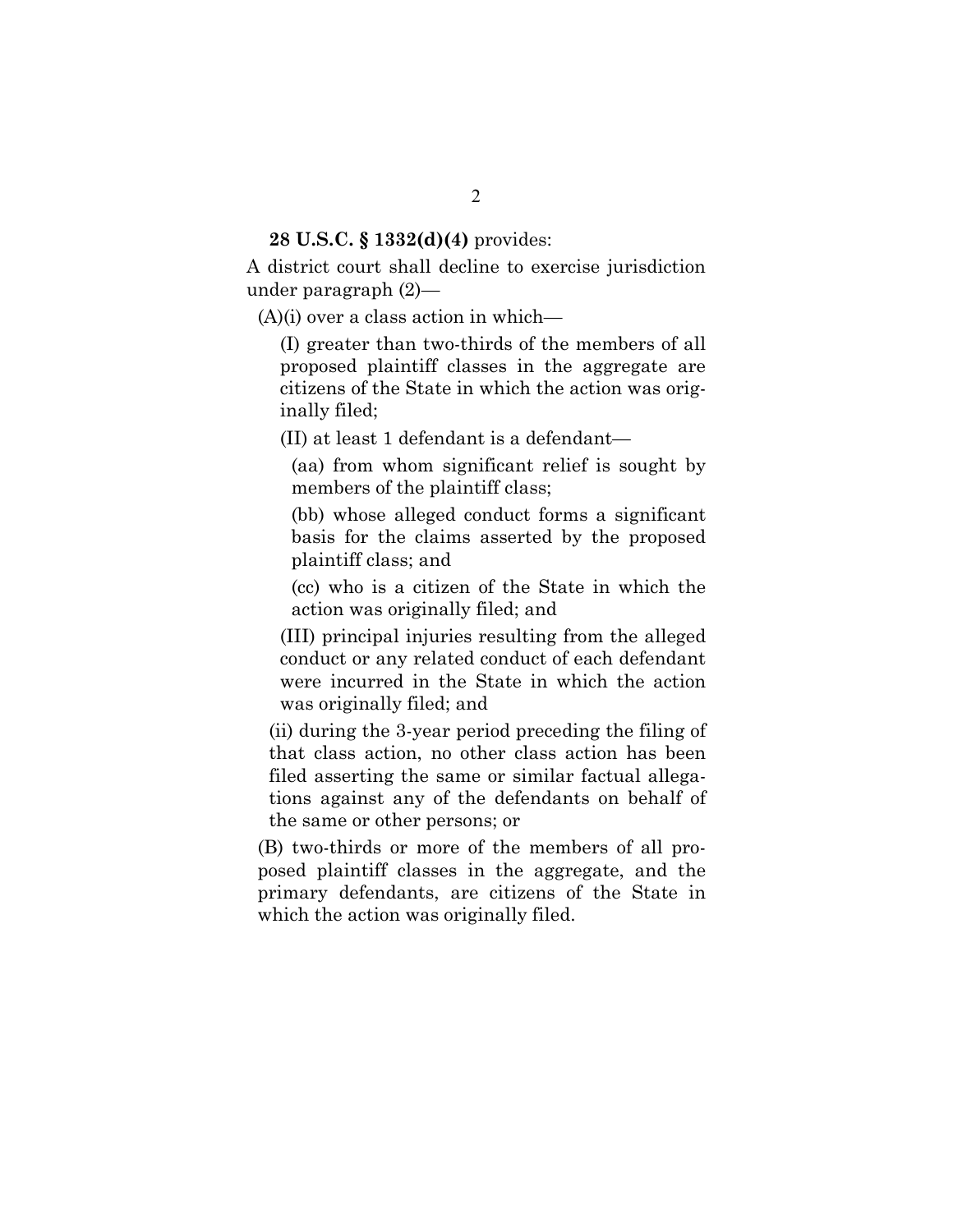#### **STATEMENT**

This case raises an important question that often arises when defendants seek to remove class actions to federal court under the Class Action Fairness Act of 2005. The statute directs federal district courts to "decline to exercise jurisdiction" where, among other requirements, there is at least one defendant who is a citizen of the state in which the suit was originally filed, and this local defendant's "alleged conduct forms a significant basis for the claims asserted by the proposed plaintiff class." 28 U.S.C.  $§$  1332(d)(4)(A)(i)(II)(bb). These cases often involve multiple defendants, including one local defendant and one or more non-local defendants. The local defendant is often a corporate subsidiary or an agent of a non-local defendant, which is typically an out-ofstate corporation.

The lower courts have struggled to apply this statute to the recurring fact pattern in which the alleged conduct of the local defendant is the same as the alleged conduct of the non-local defendant. For example, where the local defendant is a whollyowned subsidiary of the non-local defendant, the complaint often alleges that both entities engaged in the same misconduct and that both are liable. In such a complaint, does the local defendant's "alleged conduct form[ ] a significant basis" for the plaintiffs' claims? Or, in order to satisfy this requirement, must the complaint distinguish between the conduct of the local defendant and that of the non-local defendant?

As the court of appeals recognized below, there is a circuit split on this question. This case provides an excellent opportunity to resolve it.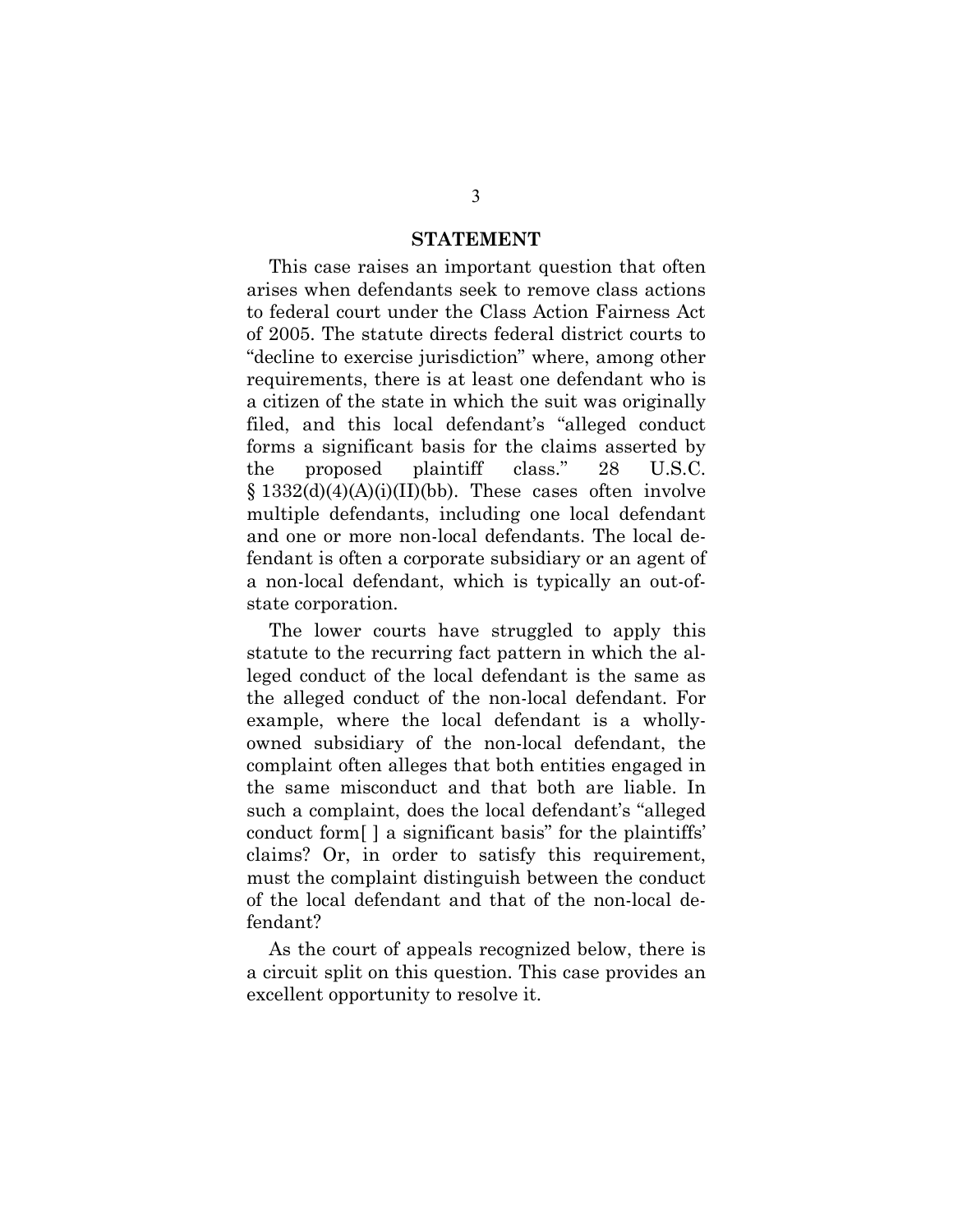#### **1. CAFA's local controversy exception**

Under the Class Action Fairness Act of 2005 ("CAFA"), the federal district courts have jurisdiction over certain class actions in which any member of the plaintiff class is a citizen of a state different from any defendant. 28 U.S.C.  $\S 1332(d)(2)(A)$ . But CAFA includes a "local controversy" exception, under which district courts must decline to exercise jurisdiction over class actions that satisfy several requirements.  $\S 1332(d)(4)$ . (The name of the exception does not appear in the statute but is nevertheless widely used. It comes from the Senate Report explaining the exception's scope and purpose. *See* S. Rep. No. 14, 109th Cong., 1st Sess. 39 (2005).)

To fall within the local controversy exception, a class action must satisfy each of these requirements:

- More than two thirds of the proposed plaintiff class are citizens of the state in which the suit was filed. 28 U.S.C. § 1332(d)(4)(A)(i)(I).
- There is at least one defendant from whom significant relief is sought, whose alleged conduct forms a significant basis for the claims asserted by the proposed plaintiff class, and who is a citizen of the state in which the suit was filed.  $\S 1332(d)(4)(A)(i)(II)$ .
- The plaintiffs' principal injuries occurred in the state in which the suit was filed.  $§ 1332(d)(4)(A)(i)(III).$
- No other class action has been filed in the past three years asserting the same factual allegations against the same defendants. § 1332(d)(4)(A)(ii).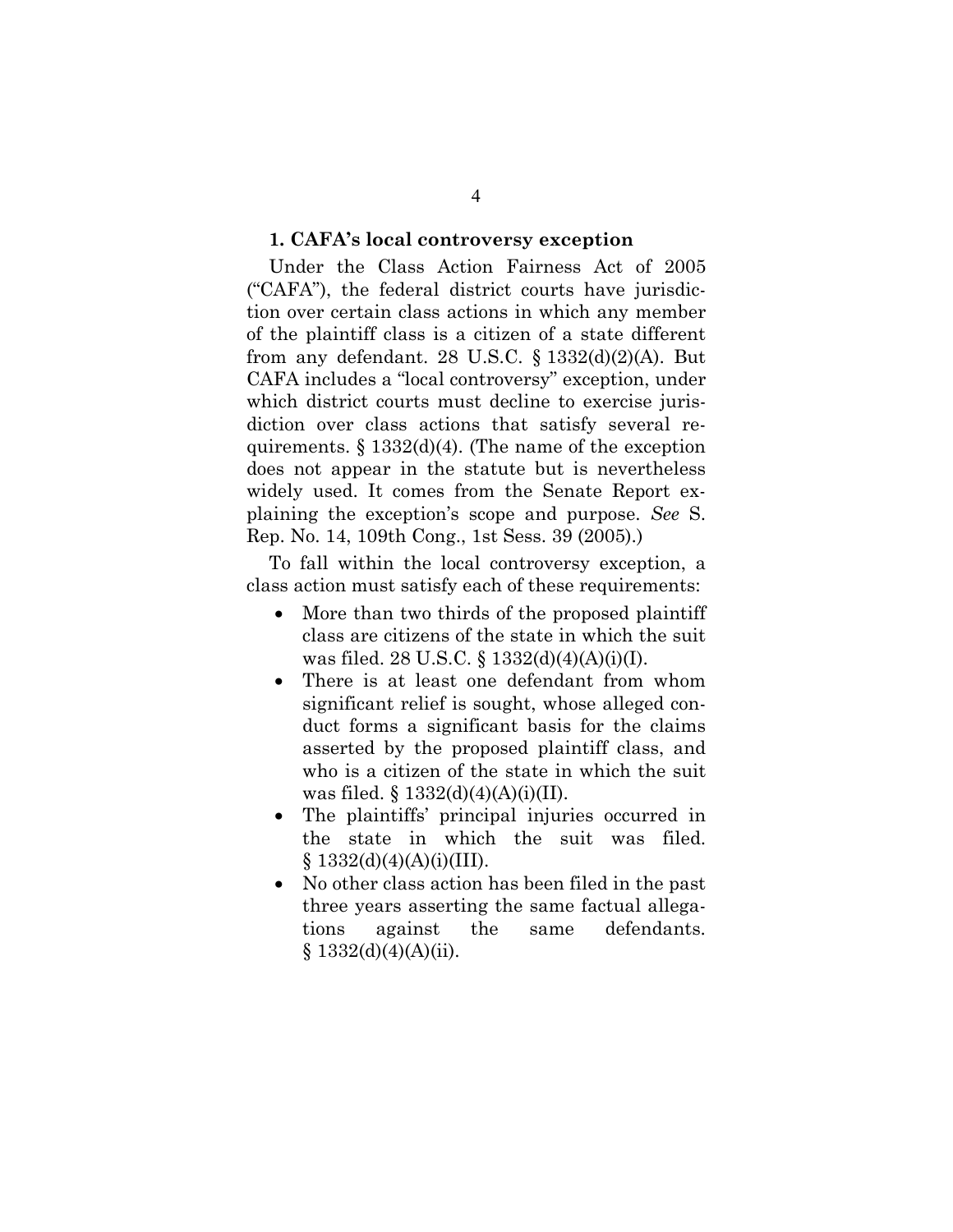If a class action satisfies these requirements, the district court "shall decline to exercise jurisdiction."  $§$  1332(d)(4).

The local controversy exception implements the intent of Congress "that class actions with a truly local focus should not be moved to federal court under this legislation because state courts have a strong interest in adjudicating such disputes." S. Rep. No. 14, at 39. The purpose of CAFA was to correct the anomaly that allowed plaintiffs to defeat federal jurisdiction over truly nationwide class actions by naming a single non-diverse defendant. *Id.* at 10; *see Home Depot U.S.A., Inc. v. Jackson*, 139 S. Ct. 1743, 1752 (2019) (Alito, J., dissenting). Without an exception for local controversies, however, CAFA would have created a mirror-image anomaly, by allowing defendants to remove essentially local suits to federal court based on the presence of a single diverse defendant. Congress therefore included in CA-FA a list of criteria to distinguish local from nationwide controversies. As the Senate Report explained, "the purpose of each of these criteria is to identify a truly local controversy—a controversy that uniquely affects a particular locality to the exclusion of all others." S. Rep. No. 14, at 39.

The Senate Report explained that one of the criteria is that "there must be at least one real local defendant." *Id.* at 40. That is, there must be a local defendant "whose alleged conduct forms a significant basis for the claims asserted by the class." *Id.* Plaintiffs may not turn national controversies into local ones merely by naming a nominal or peripheral local defendant. Rather, "the Committee intends that the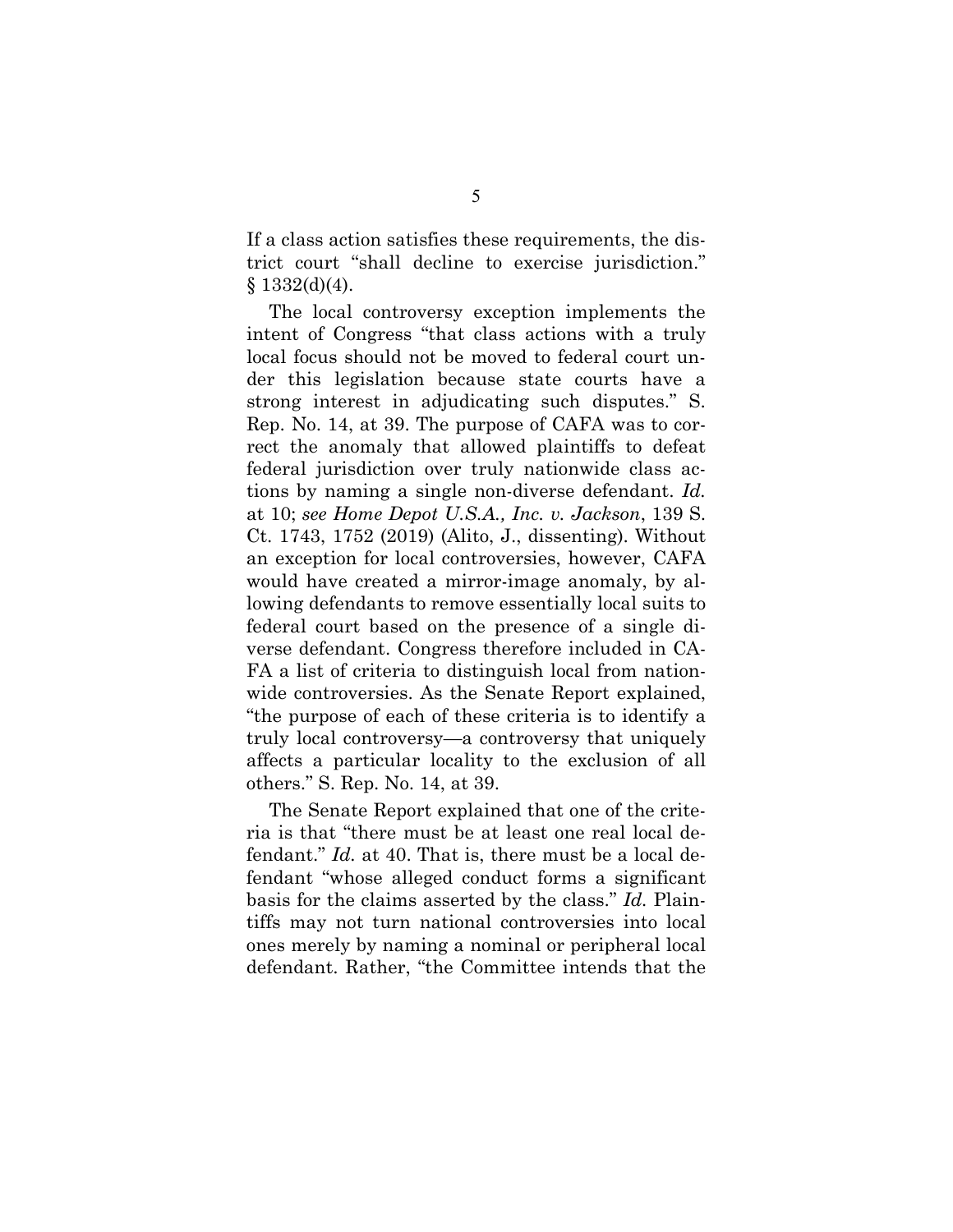local defendant must be a primary focus of the plaintiffs' claims—not just a peripheral defendant." *Id.*

The Senate Report provided two hypothetical examples of class actions, one that falls within the local controversy exception and one that does not.

The first hypothetical case was a class action against a Florida cemetery for improper burial practices, in which 90% of the plaintiffs live in Florida, and the defendants are the local cemetery and its out-of-state parent corporation. "This is precisely the type of case for which the Local Controversy Exception was developed," the Senate Report explained. "Although there is one out-of-state defendant (the parent company), the controversy is at its core a local one, and the Florida state court where it was brought has a strong interest in resolving the dispute. Thus, this case would remain in state court." *Id.* at 41.

The second hypothetical case was a class action brought in Florida by local residents against an outof-state automobile manufacturer and a few in-state dealers, alleging that a certain model of vehicle was defective. "This case would not fall within the Local Controversy Exception for two reasons," the Report explained. "First, the automobile dealers are not defendants whose alleged conduct forms a significant basis of the claims or from whom significant relief is sought by the class," because the manufacturer, not the dealers, was principally at fault. *Id.* Second, the injuries caused by the alleged misconduct "were incurred in all fifty states. The fact that the suit was brought as a single-state class action does not mean that the principal injuries were local." *Id.* This case would therefore be removable to federal court. *Id.*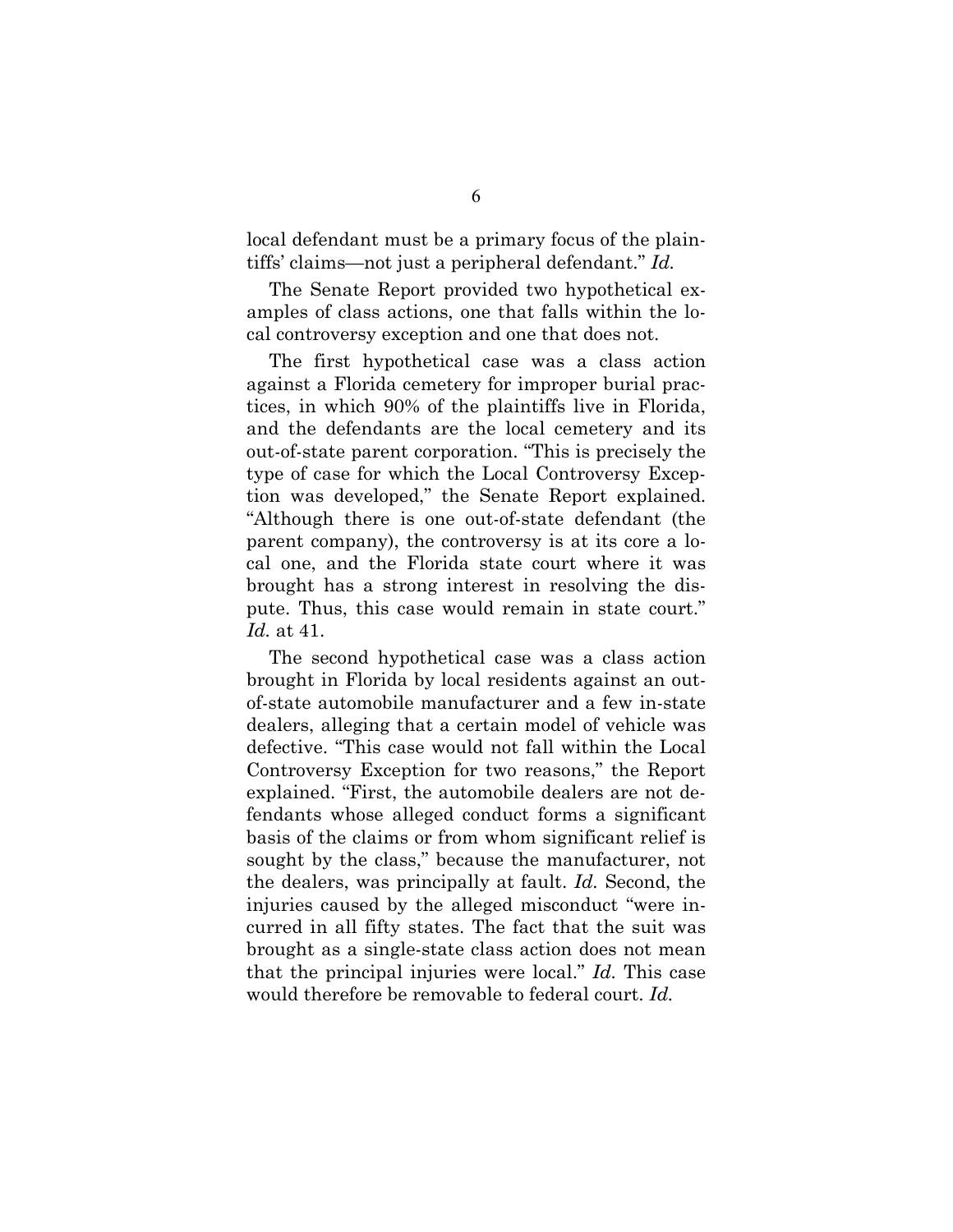CAFA's local controversy exception thus reflects the judgment of Congress that minimal diversity alone is not enough for federal courts to exercise jurisdiction over class actions. Rather, CAFA shifted "a larger number of class actions into federal courts, while continuing to preserve primary state court jurisdiction over primarily local matters." *Id.* at 6. The local controversy exception was "intended to ensure that state courts can continue to adjudicate truly local controversies in which some of the defendants are out-of-state corporations." *Id.* at 28.

#### **2. The facts of this case**

For nearly half a century, two landfills near St. Louis have stored thousands of tons of highly toxic radioactive waste that was produced in the 1940s and 1950s.[1](#page-13-0) The waste contains dangerous radioactive isotopes of radium, uranium, thorium, and other elements. Exposure to the waste causes cancer and other fatal illnesses. It also causes genetic mutations that can be passed down for generations. The waste will remain radioactive for a very long time to come. One of its principal components, radium-226, has a half-life of 1,600 years. Other isotopes present in the waste have half-lives that are even longer.

At first, the waste was stored at other sites. In 1973, the waste was dumped in two privately-owned landfills, the Bridgeton and West Lake Landfills, both of which are in Bridgeton, Missouri. These landfills were not designed or licensed to store radioactive waste. They are simply large holes in the ground, with no liners preventing the waste from

<span id="page-13-0"></span><sup>1</sup> The facts are taken from petitioners' complaint. At this stage they must be accepted as true.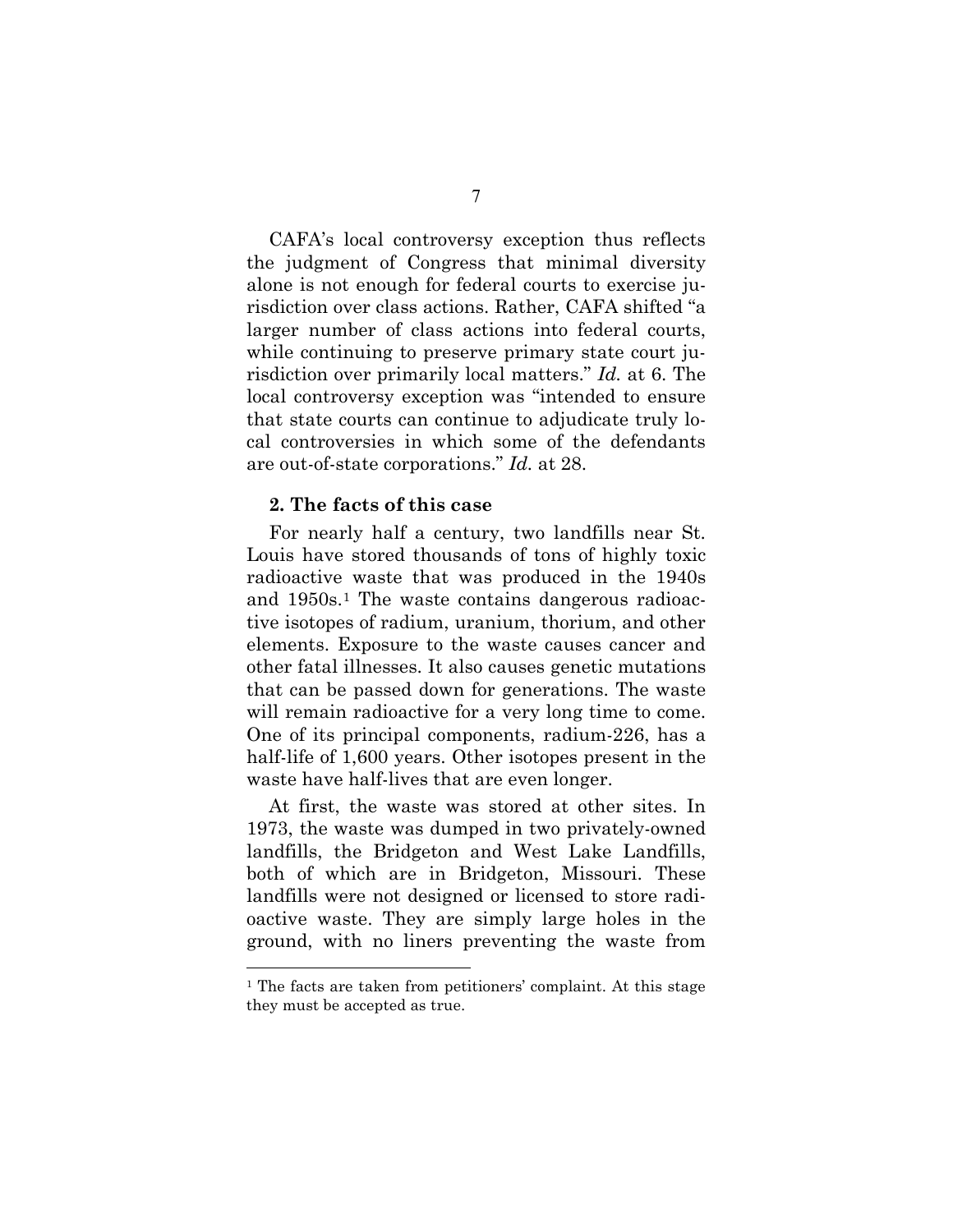seeping into the soil and the water. As a result, the soil now has a concentration of radium-226 that is ten thousand times higher than normal. Beneath the landfills, meanwhile, there is a smoldering subsurface fire that is getting close to the radioactive waste. The fire has the potential to cause the expulsion of toxic radioactive gases.

Over the years, radioactivity has spread from the landfills to the surrounding properties. Radioactive contamination has been found in the neighboring community in the soil, in the surface water, in the trees, and in the air.

Petitioners are residents of Bridgeton who live and work near the landfills. John Kitchin, Jr., purchased his property in 1995. App. 23a. It is the location of his family's auto body business, the North West Auto Body Company. *Id.* Kitchin discovered in 2017 that his property is contaminated with radioactive material. *Id.* His business has lost significant revenue because of the contamination. *Id.* He expects to continue to lose revenue and to incur costs for relocating the business. *Id.* Mary Menke owns a home in Bridgeton. *Id.* at 24a. She learned in 2018 that her property is also contaminated with radioactive material.

Kitchin and Menke often experience offensive odors coming from the landfills. *Id.* Samples taken on and around their properties confirm that there is a highly elevated level of radioactivity with the same characteristics as the radioactive waste in the landfills. *Id.*

Respondents are a set of four nested corporations and LLCs that owned and operated the two landfills when the complaint was filed and for many years be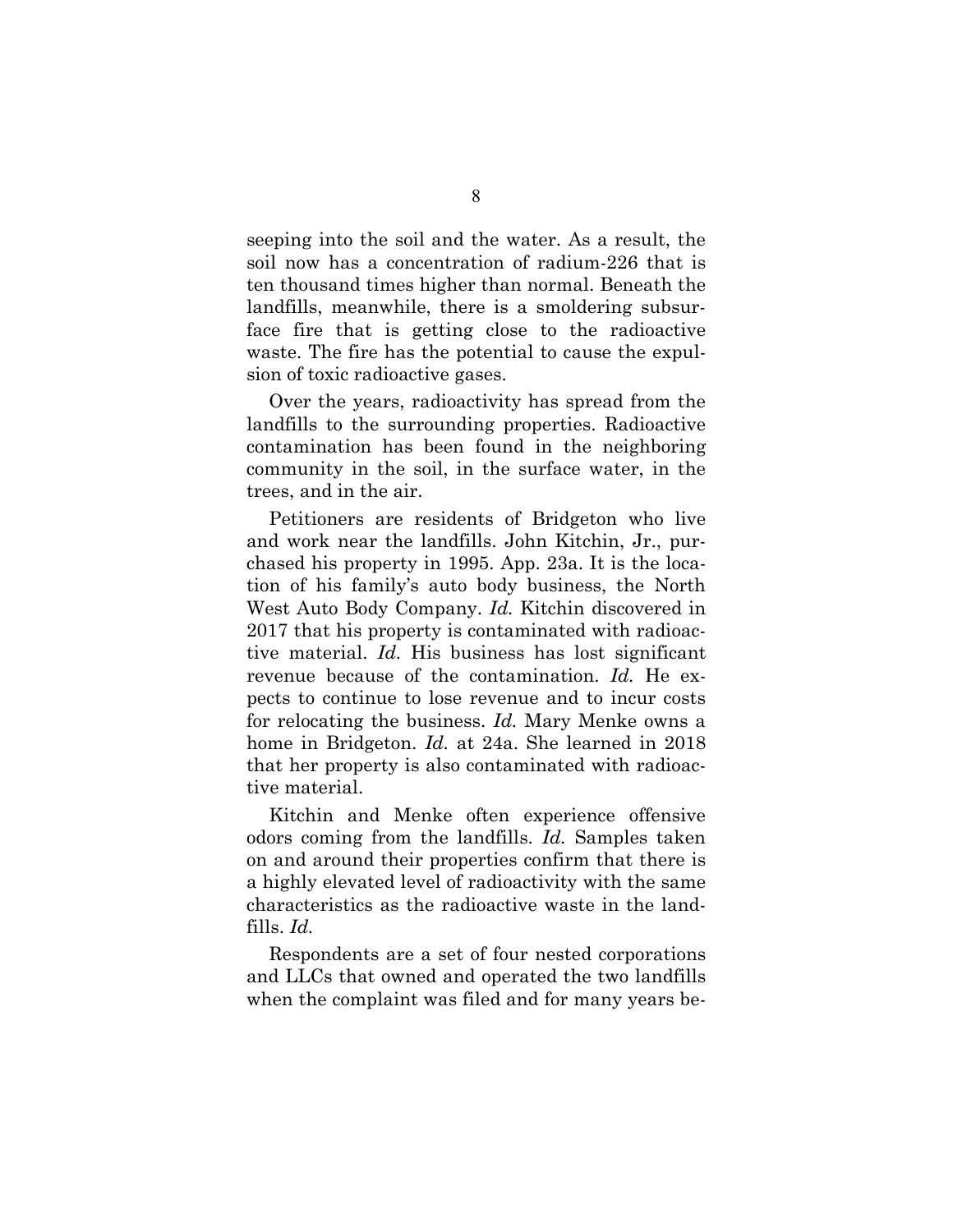fore. The parent entity is Republic Services. The other three respondents—Rock Road Industries, Bridgeton Landfill, and Allied Services—were whollyowned subsidiaries of Republic Services. Rock Road Industries and Bridgeton Landfill owned the landfills. Republic Services and Allied Services operated the landfills. Rock Road Industries was a citizen of Missouri; it was a Missouri corporation whose principal place of business was the two landfills in Bridgeton. The other three entities were citizens of Delaware.

Petitioners filed this suit as a class action in Missouri state court. The proposed class includes two subclasses. The "property damage subclass" comprises all owners of real property within an 11 square-mile region surrounding the landfills. The "medical monitoring subclass" comprises all the residents of the same region. The region is entirely located within Missouri. All members of both proposed classes are Missouri citizens. This is because the radioactive contamination caused by the landfills has not crossed state lines and is not likely to do so in the future.

The suit is based entirely on Missouri law. The complaint includes counts for trespass (because the radioactive material has migrated onto the plaintiffs' property), nuisance (because the landfills unreasonably interfere with the plaintiffs' use and enjoyment of their property), negligence (because of respondents' negligent operation of the landfills), and strict liability in tort (because storing radioactive waste is an abnormally dangerous activity). The complaint seeks damages and an injunction requiring respond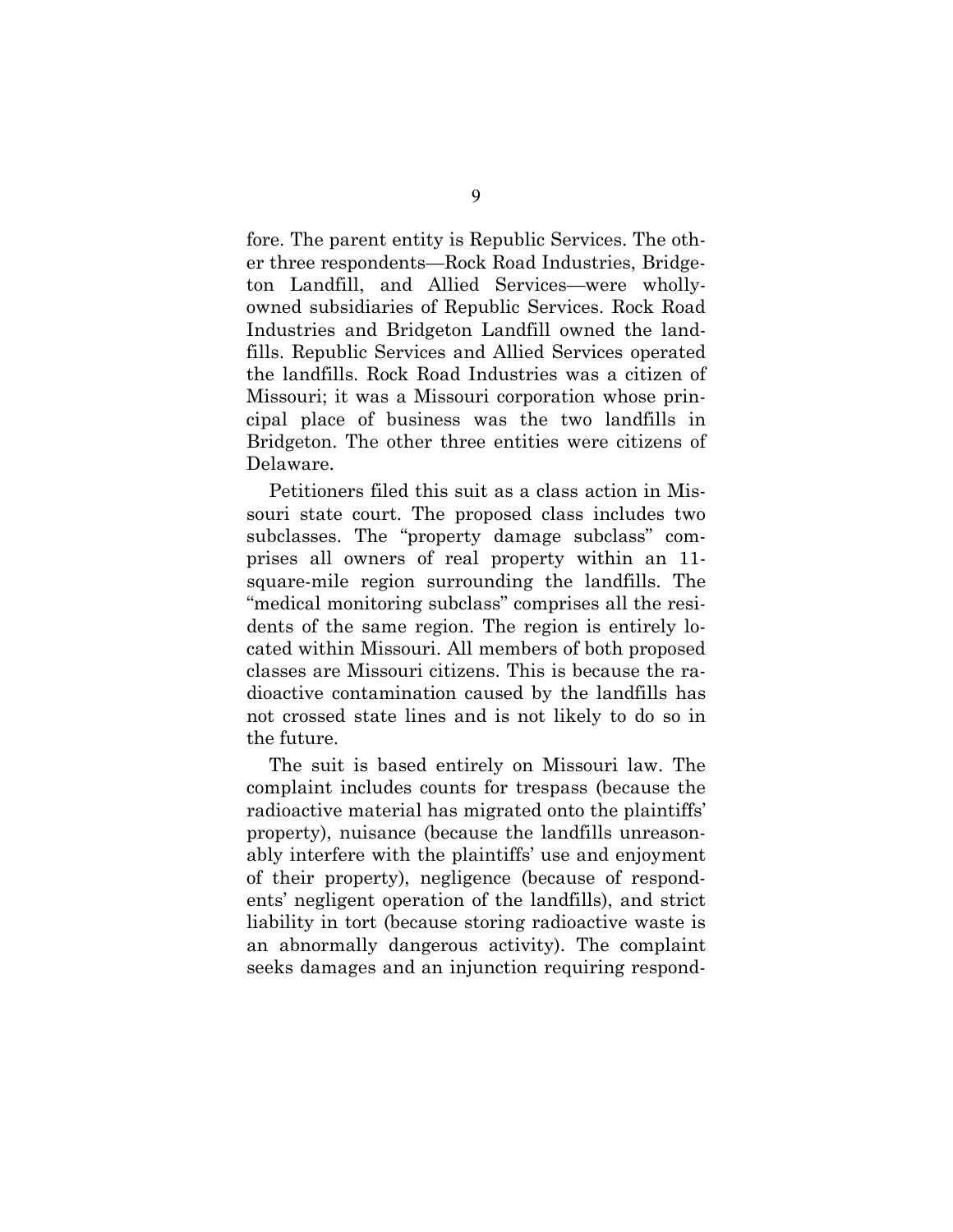ents to clean up the landfills and to provide medical and environmental monitoring.

Under Missouri law, the respondents are jointly and severally liable for the harms they have caused. Moreover, the respondents are not independent firms; one respondent owns the other three. For these reasons, the complaint does not try to apportion blame among the respondents. Rather, the complaint alleges that they all engaged in the same conduct, that they were all responsible for the operation of the landfills, and that they are all liable for the injuries to health and property that resulted. *Id.* at 8a-9a, 48a.

Respondents removed the case to federal district court on three grounds. Two of these grounds—the Price-Anderson Act and CERCLA—are no longer present in this case, because the district court rejected them and respondents did not appeal these portions of the district court's decision. *Id.* at 28a-43a. Respondents' third basis for removal was the Class Action Fairness Act.

#### **3. The district court decision**

The district court remanded the case to the state court. App. 20a-50a. The district court held that it was required to decline jurisdiction because the case falls within the local controversy exception to the Class Action Fairness Act. *Id.* at 43a-49a.

The district court found that when the complaint was filed, one of the defendants, Rock Road Industries, satisfied the requirement that there be one local significant defendant. *Id.* at 46a-48a. (After the complaint was filed but before seeking removal, respondents hastily merged Rock Road Industries into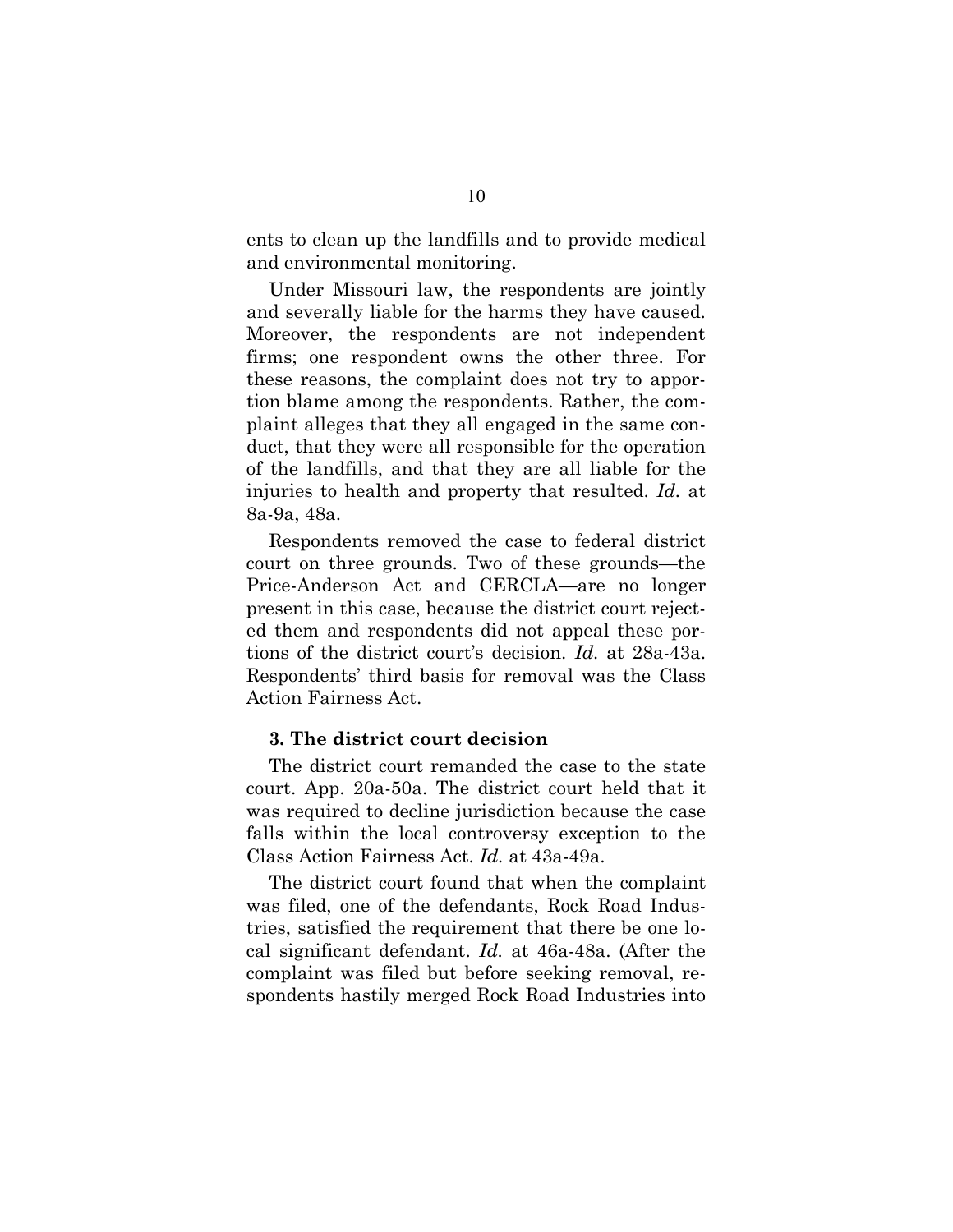Bridgeton Landfill, in an apparent effort to get this case into federal court by eliminating the local defendant. The district court rebuffed this stratagem on the ground that the citizenship of the defendants is determined at the time the complaint is filed. *Id.* at 46a.)

The district court found that the plaintiffs seek "significant relief" from Rock Road Industries and that the conduct of Rock Road Industries forms a "significant basis" for the plaintiffs' claims. *Id.* at 46a-48a. The district court observed that "[t]here is nothing in the amended petition to indicate that Rock Road Industries is a nominal defendant or that its subsidiary status undercuts the substantial monetary relief sought by plaintiffs." *Id.* at 47a.

The district court held:

Here, plaintiffs' amended petition alleges the same claims against all defendants. It claims that the defendants all engaged in the same conduct, including knowingly and improperly accepting radioactive wastes; improperly dumping and spreading such wastes over several acres of the Landfill; and causing radioactive contaminants to be dispersed, resulting in damage to neighboring properties and communities. Plaintiffs also claim that all defendants maintained daily control over the management, operation, and environmental decisions of the Landfill, thereby making them all responsible for the damages alleged. The conduct of Rock Road Industries is the same conduct alleged against the other defendants. There is no need or requirement for me to conduct a "mini-trial" to adduce evidence as to the specific conduct of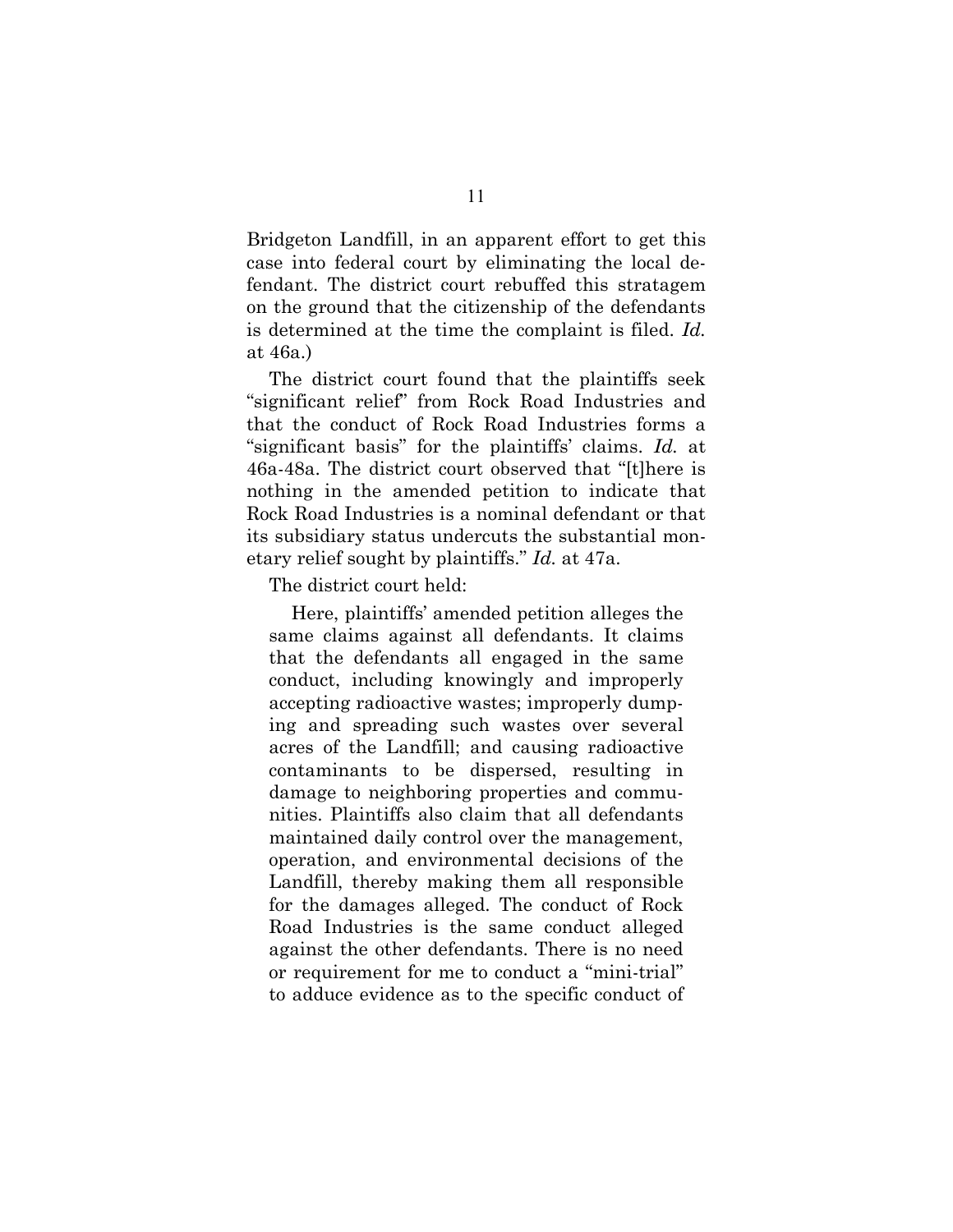each of the defendants. Rock Road Industries' status as a subsidiary is irrelevant since the conduct alleged is the same for all defendants. The amended petition's allegations indicate that Rock Road Industries' conduct forms a significant basis of all claims asserted.

#### *Id.* at 48a (citations omitted).

The district court accordingly granted petitioners' motion to remand the case to the state court. *Id.* at 50a.

#### **4. The court of appeals decision**

The Court of Appeals for the Eighth Circuit reversed. *Id.* at 1a-19a. The court held that the complaint did not adequately allege that the conduct of Rock Road Industries, the local defendant, formed "a significant basis" for the claims asserted by the plaintiffs. *Id.* at 8a-12a.

The court of appeals began by noting that "CAFA itself does not describe the type or character of conduct that would form a 'significant basis' of plaintiffs' claims." *Id.* at 9a (citation omitted). The court observed that all courts agree that the statute calls for a comparison of the local defendant's alleged conduct with that of the other defendants. *Id.* at 9a-10a. But the court of appeals acknowledged that "courts applying this approach have split regarding what it requires." *Id.* at 10a.

On one side of the split, "[s]ome courts, like the district court here, have adopted the view that allegations that the local and nonlocal defendants 'all engaged in the same conduct' suffice to show that the local defendant's conduct meets the significantbasis requirement." *Id.* (citing *Coleman v. Estes Ex-*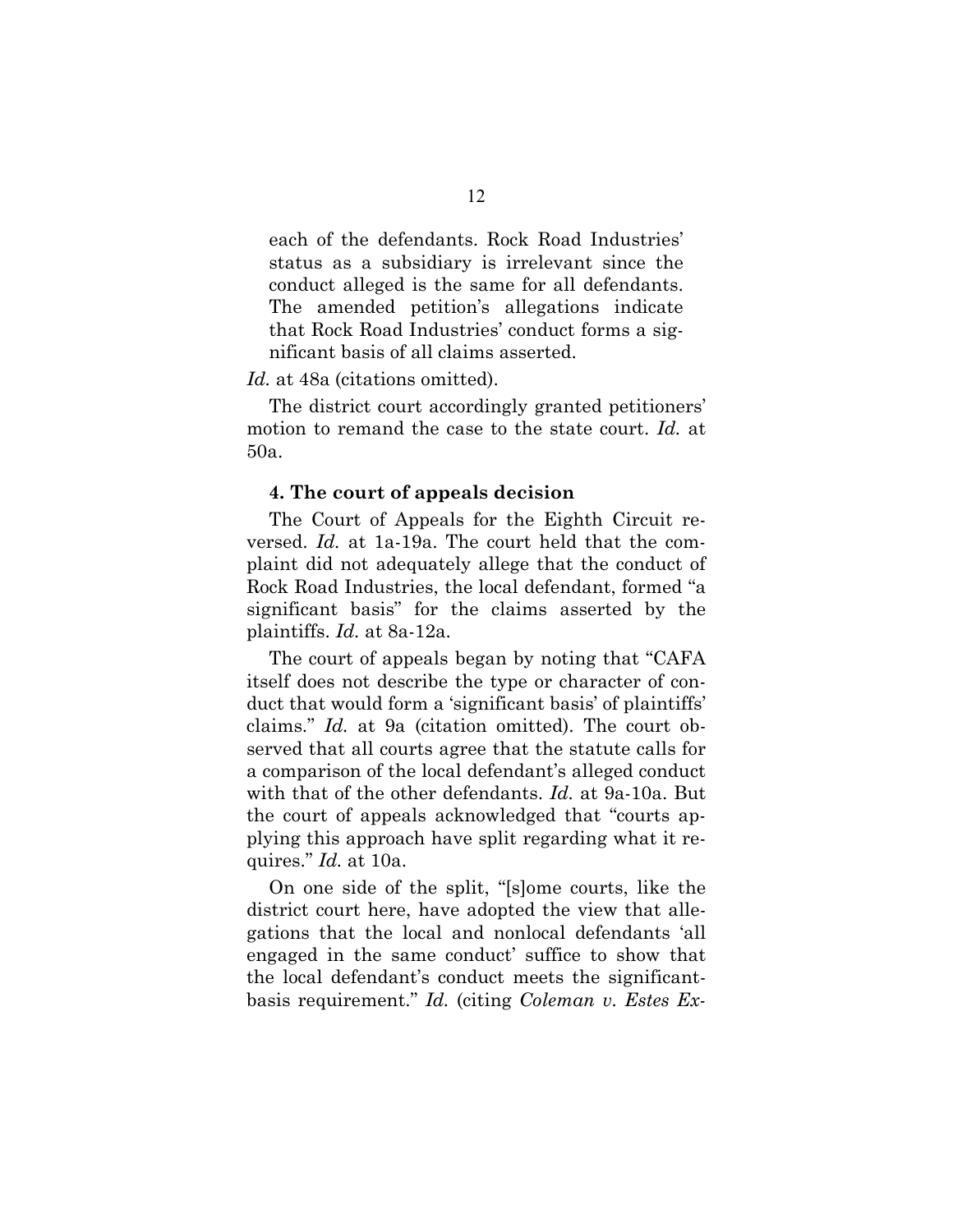*press Lines, Inc.*, 631 F.3d 1010, 1020 (9th Cir. 2011)).

On the other side of the split, the court continued, was the Eighth Circuit itself, in *Atwood v. Peterson*, 936 F.3d 835 (8th Cir. 2019) (per curiam). App. 10a. "In *Atwood*," the court explained,

we joined a number of courts taking the opposite view and found that a complaint that did "not allege any substantive distinctions between the conduct" of the local and nonlocal defendants failed to "indicate whether the local defendants' alleged conduct is an *important* ground for the asserted claims in view of the alleged conduct of all the Defendants."

*Id.* (quoting *Atwood*, 936 F.3d at 840) (citation and internal quotation marks omitted). The court noted that the Fifth Circuit had taken the same view. App. 10a (citing *Opelousas Gen. Hosp. Auth. v. FairPay Sols., Inc.*, 655 F.3d 358, 359, 362-63 (5th Cir. 2011) (per curiam)).

The court of appeals thus held that the district court erred in finding "that Plaintiffs' allegations of how Defendants 'all engaged in the same conduct' suffice to satisfy the significant-basis requirement." App. 11a. "If nothing in the complaint distinguishes the conduct of Rock Road Industries from the conduct of the other defendants," the court concluded, "then the allegations in the complaint do not satisfy the significant-basis requirement." *Id.* (citation, brackets, and internal quotation marks omitted). "Such collective allegations leave doubt about the comparative significance of Rock Road Industries' conduct, preventing remand under the local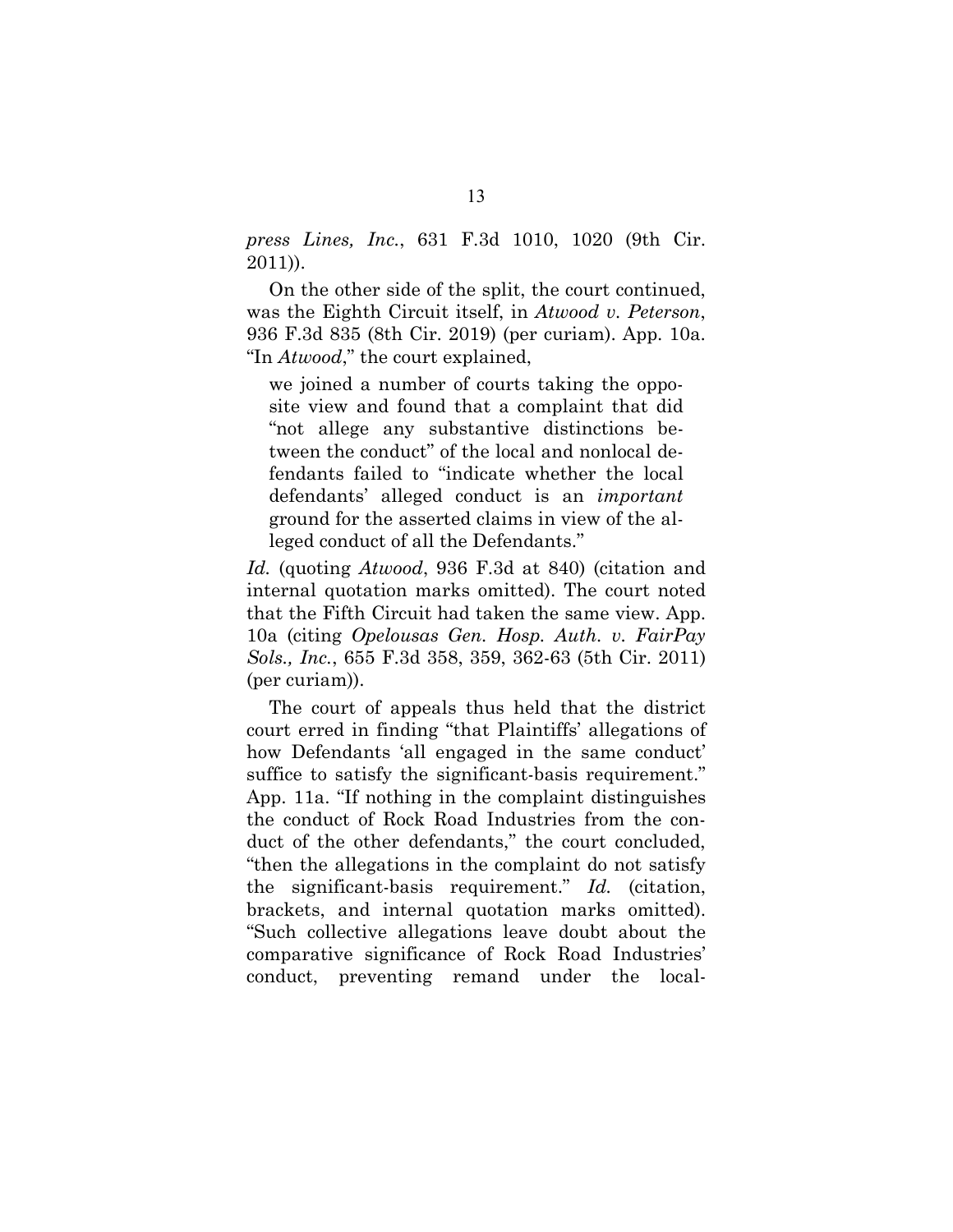controversy exception." *Id.* at 11a-12a (citation and internal quotation marks omitted).

Judge Stras concurred in the judgment. *Id.* at 18a-19a. He would have decided the case on the ground that the citizenship of the defendants should be assessed at the time of removal, not at the time the complaint was filed. *Id.* (The panel majority did not reach this question. *Id.* at 8a n.2.) Judge Stras concluded that because respondents merged Rock Road Industries into Bridgeton Landfill before removing the case to federal court, the case lacks a local defendant. *Id.* at 19a.

The court of appeals denied panel rehearing and rehearing en banc. *Id.* at 51a.

#### **REASONS FOR GRANTING THE WRIT**

The Court should grant certiorari for all the conventional reasons. The circuits are split three to two on the question presented. The decision below is incorrect. The issue recurs frequently. And this case is an ideal vehicle for resolving the split.

**I. There is a 3-2 circuit split on whether a local defendant's alleged conduct can be a "significant basis" for the plaintiffs' claims where it is the same conduct as that of the non-local defendants.**

The decision below further entrenches a 3-2 circuit split as to whether the statute's "significant basis" requirement can be satisfied where the local and non-local defendants engaged in the same alleged conduct. On one side of the split, the Sixth, Ninth, and Tenth Circuits hold that it can. On the other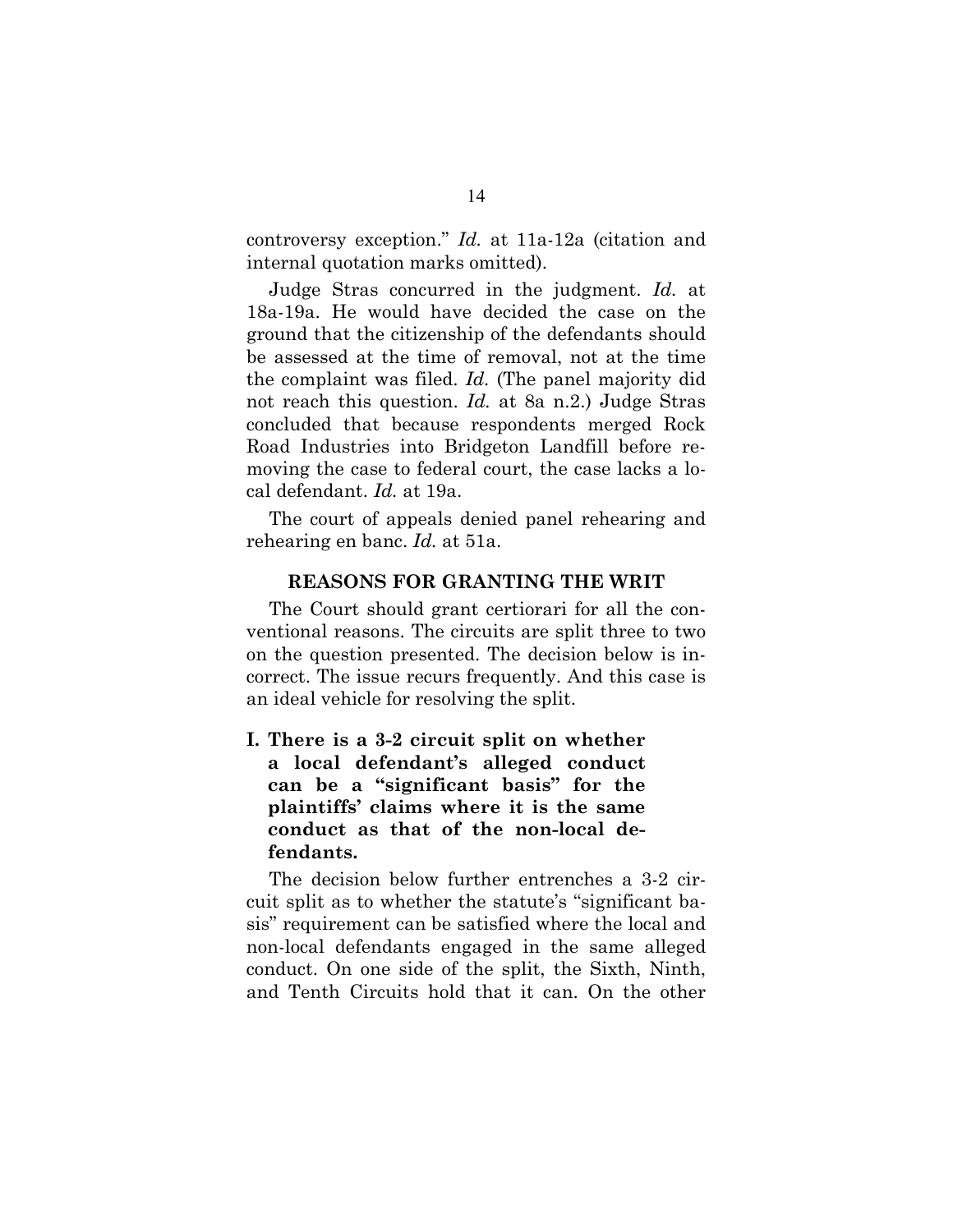side of the split, the Fifth and Eighth Circuits hold that it cannot.

#### **A. The majority view is that it can.**

Three circuits—the Sixth, Ninth, and Tenth—take the view that a local defendant's alleged conduct can be "a significant basis for the claims asserted by the proposed plaintiff class" even if it is the same conduct as that of the non-local defendants.

In *Mason v. Lockwood, Andrews & Newnam, P.C.*, 842 F.3d 383 (6th Cir. 2016), cert. denied, 137 S. Ct. 2242 (2017), the defendants were alleged to have been negligent in designing the water system in Flint, Michigan. The complaint alleged "a single claim of professional negligence" against local and non-local corporate defendants. *Id.* at 396. The claim was that the local corporation had been created by the non-local corporation to conduct its work in Michigan and that both corporations were negligent. *Id.* The Sixth Circuit concluded that the alleged conduct of the local corporation satisfied the statutory requirement, because it was an "important and integral part of plaintiffs' professional negligence claim," even though the complaint did not distinguish between the conduct of the local and non-local corporations. *Id.* (internal quotation marks omitted).

Judge Kethledge dissented in *Mason*. He preferred to follow the other side of the circuit split and require plaintiffs to allege different conduct on the part of the local and non-local defendants. *Id.* at 400 (Kethledge, J., dissenting) (citing *Opelousas Gen. Hosp. Auth. v. FairPay Sols., Inc.*, 655 F.3d 358, 362 (5th Cir. 2011) (per curiam)). As Judge Kethledge put it, "nothing in the complaint distinguishes the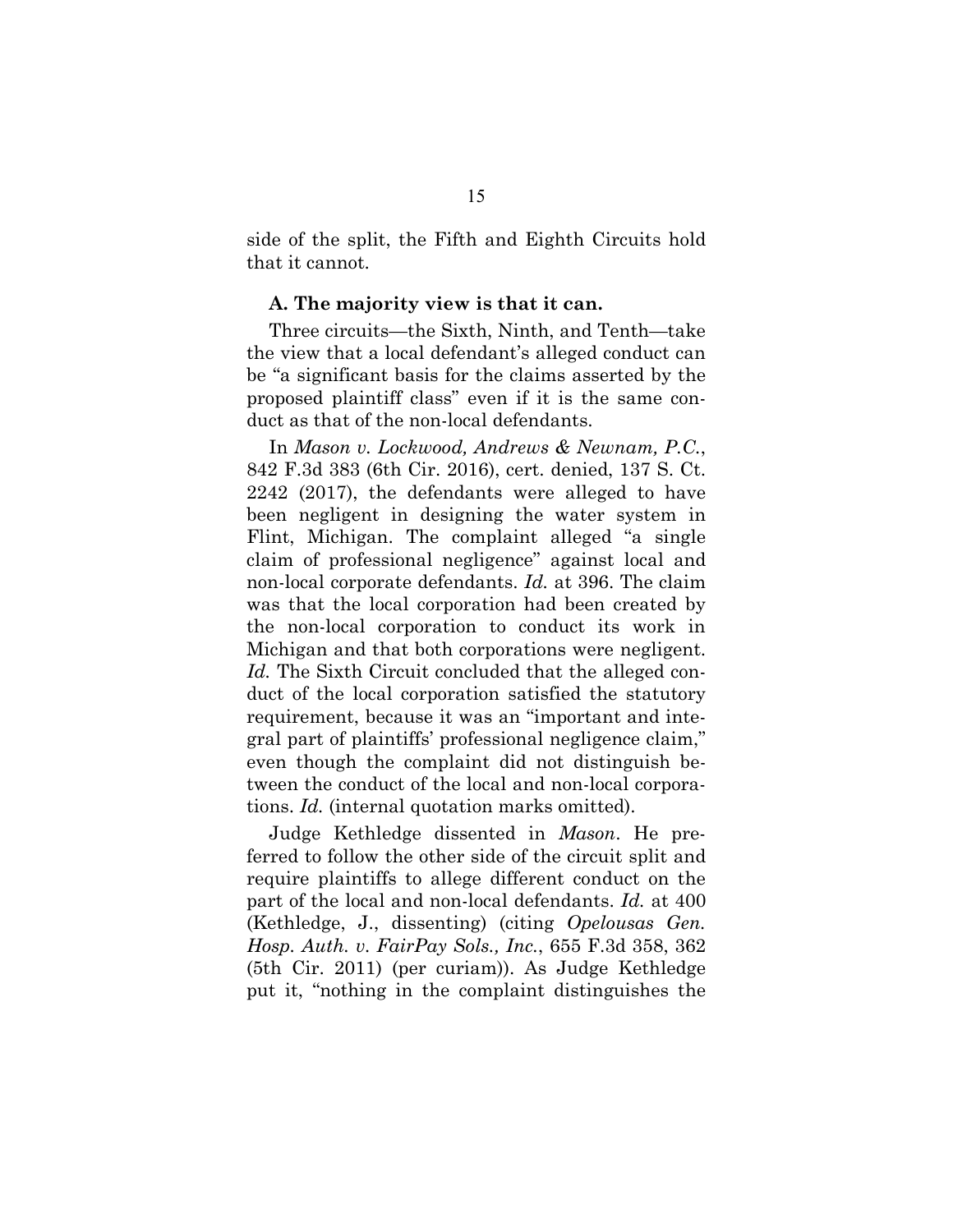conduct of [the local defendant] from the conduct of the other defendants." *Id.* (citation and internal quotation marks omitted). "The complaint therefore contains no information about the conduct of [the local defendant] relative to the conduct of the other defendants, and thus does not establish that [the local defendant's] conduct forms a significant basis of the plaintiffs' claims." *Id.* (citation, brackets, and internal quotation marks omitted).

The Ninth Circuit likewise holds that a local defendant's conduct can be a significant basis for the plaintiffs' claims even if it is the same conduct as that of a non-local defendant. In *Coleman v. Estes Exp. Lines, Inc.*, 631 F.3d 1010 (9th Cir. 2011), the plaintiffs alleged the same conduct on the part of a local subsidiary corporation, Estes West, and its nonlocal parent corporation, Estes Express. The Ninth Circuit held that the complaint "sufficiently alleges conduct of Estes West that forms a significant basis for the claims asserted on behalf of the class under subsection (bb)." *Id.* at 1020. The plaintiffs made identical allegations against Estes Express and Estes West, "but the allegations against Estes Express in no way make the allegations against Estes West, the actual employer, insignificant." *Id. See also Allen v. Boeing Co.*, 821 F.3d 1111, 1121 (9th Cir. 2016) (rejecting the argument that "Plaintiffs have not alleged that Landau's conduct forms a 'significant basis' for their claims, as required by subsection (bb), because they have not distinguished Landau's acts from Boeing's acts"); *Benko v. Quality Loan Serv. Corp.*, 789 F.3d 1111, 1119 (9th Cir. 2015) ("significant basis" requirement satisfied where local defendant alleged to be responsible for 15-20% of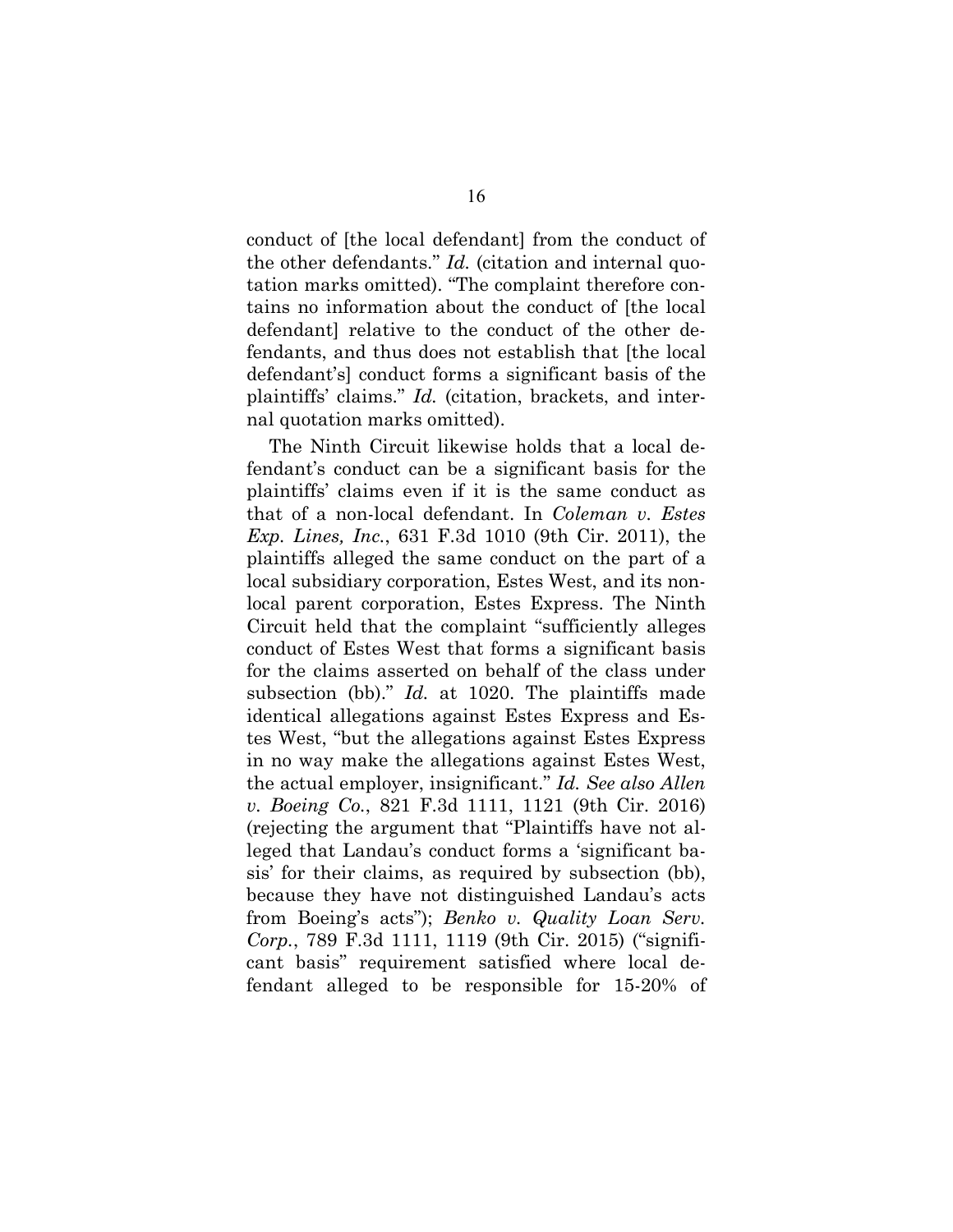wrongdoing); *Christmas v. Union Pac. R. Co.*, 698 F. Appx. 887, 889 (9th Cir. 2017).

The Tenth Circuit has reached the same conclusion. In *Woods v. Standard Ins. Co.*, 771 F.3d 1257, 1266 (10th Cir. 2014), the Tenth Circuit found that a local defendant did not satisfy the "significant basis" requirement where she was merely "an isolated role player in the alleged scheme implemented by" the non-local defendants. But the Tenth Circuit contrasted these facts with those of one of its prior cases, in which it noted that the local defendant *would* satisfy the requirement. *Id.* at 1267-68 (citing *Coffey v. Freeport McMoran Copper & Gold*, 581 F.3d 1240, 1242-45 (10th Cir. 2009)). As the court described the prior case, the defendants were a local company and its non-local corporate parent, and "all class members were seeking to hold the [local] company jointly and severally liable for all of plaintiffs' damages." *Woods*, 771 F.3d at 1267. In these circumstances, the Tenth Circuit explained, the local company "*was* a significant local defendant for the purposes of the local controversy exception of CAFA." *Id.* at 1267 (emphasis added).

If our case had arisen in the Sixth, Ninth, or Tenth Circuits, the outcome would have been different. In each of these circuits, the same conduct on the part of local and non-local defendants can be enough to satisfy the "significant basis" requirement of CAFA.

#### **B. The minority view is that it cannot.**

The Fifth and Eighth Circuits take the opposite view. In these circuits, a local defendant's conduct cannot be a "significant basis" for the plaintiffs'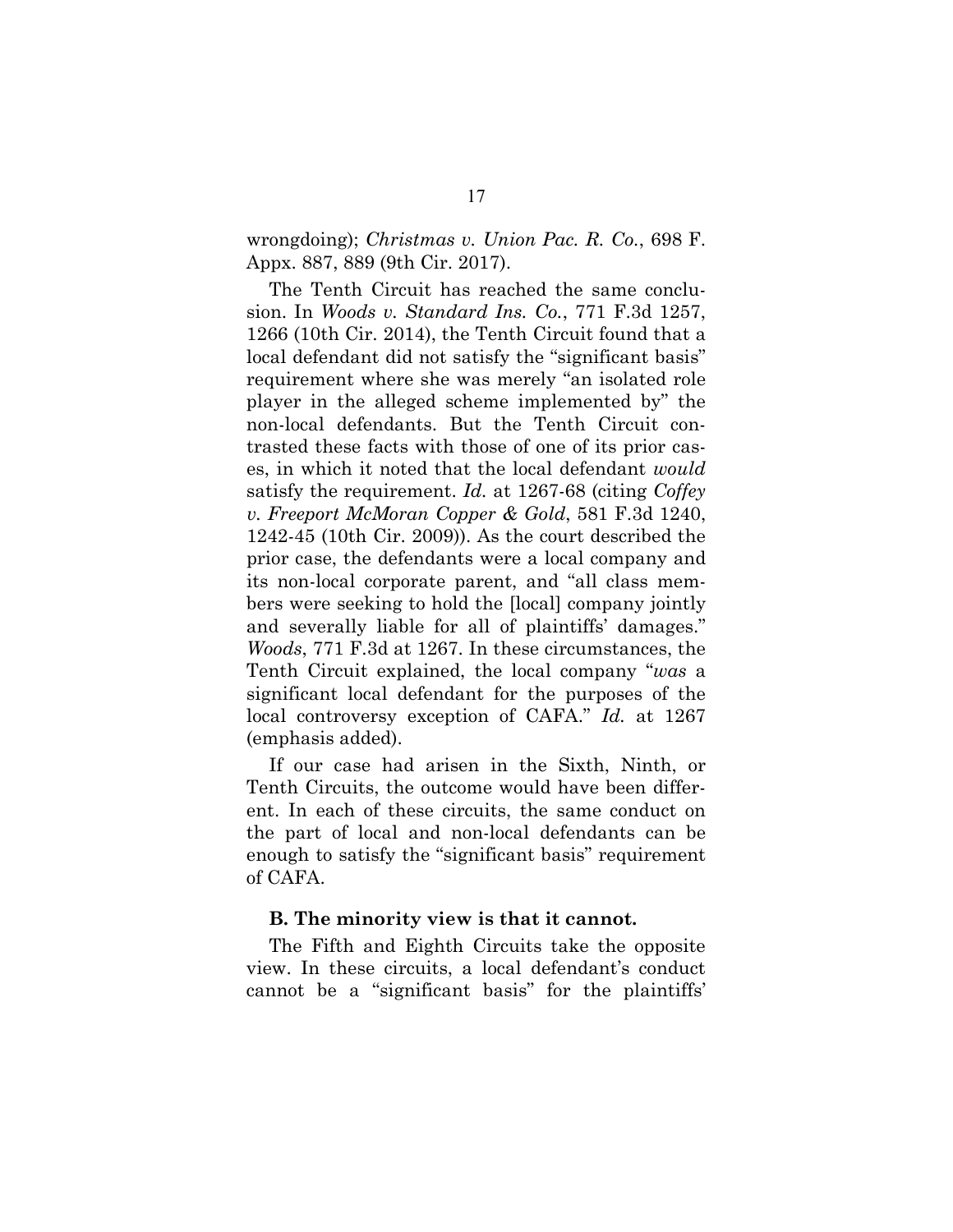claims if it is the same as the conduct of a non-local defendant.

In *Opelousas Gen. Hosp. Auth. v. FairPay Sols., Inc.*, 655 F.3d 358, 359-60 (5th Cir. 2011) (per curiam), the plaintiffs alleged that the local defendant engaged in a racketeering enterprise with two nonlocal defendants to misappropriate funds from the plaintiff hospitals and that all the defendants were jointly and severally liable. The Fifth Circuit held that the plaintiffs failed to establish that the conduct of the local defendant formed a significant basis for their claims, because the "complaint contains no information about the conduct of [the local defendant] relative to the conduct of the other defendants." *Id.* at 361. The court further explained: "The complaint makes no effort to quantify or even estimate the alleged illegal underpayments made by [the local defendant] versus those made by" the other defendants. *Id.* at 362. "The complaint therefore does not allege facts describing [the local defendant's] conduct so as to establish that [the local defendant's] conduct forms a significant basis of the plaintiff's claims." *Id.* This was the decision Judge Kethledge urged the Sixth Circuit to follow in his dissent in *Mason*.

The Eighth Circuit has now reached the same holding twice. In *Atwood v. Peterson*, 936 F.3d 835, 837 (8th Cir. 2019) (per curiam), the non-local defendant was Walgreens, while the local defendants were the managers of the many Walgreens stores in Arkansas. The complaint alleged that the defendants collectively implemented a price discrimination scheme that violated Arkansas law. *Id.* The Eighth Circuit held that the plaintiffs had not satisfied the "substantial basis" requirement, because "the com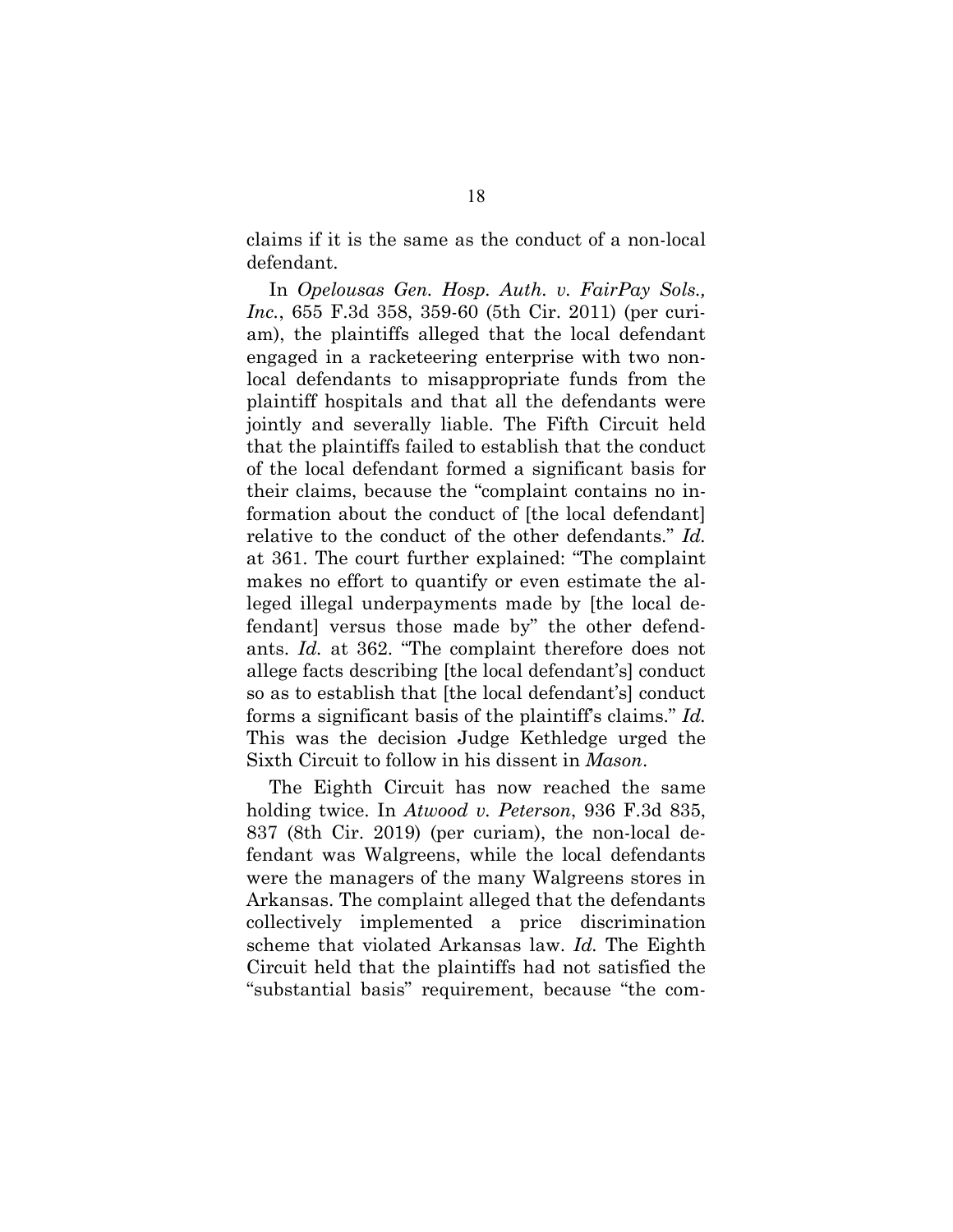plaint does not allege any substantive distinctions between the conduct of the district managers and the conduct of Walgreens." *Id.* at 840. The Eighth Circuit recognized that its decision created a conflict with the Ninth Circuit, but the court concluded that "we respectfully disagree with the rulings to the contrary in *Coleman v. Estes Express Lines, Inc*., 631 F.3d 1010 (9th Cir. 2011)." *Atwood*, 936 F.3d at 841.

In the decision below, the Eight Circuit relied on *Atwood* to hold once again that the "substantial basis" requirement cannot be satisfied where the local and non-local defendants engaged in the same conduct. App. 10a-12a. The Eighth Circuit recognized that "[s]ome courts, like the district court here, have adopted the view that allegations that the local and nonlocal defendants 'all engaged in the same conduct' suffice to show that the local defendant's conduct meets the significant-basis requirement." *Id.* at 10a. But the Eighth Circuit concluded: "In *Atwood*, however, we joined a number of courts taking the opposite view." *Id.*

Respondents acknowledged this split in their briefing in the Eighth Circuit. Resp. 8th Cir. Br. 21. They observed that the Eighth Circuit "in *Atwood* expressly disagreed with the broad interpretation followed by other circuits." *Id.* at 22.

We urged the Eighth Circuit to bring the courts of appeals into closer alignment by rehearing this case en banc, but the court declined. App. 51a. As a result, the split cannot be resolved without this Court's intervention.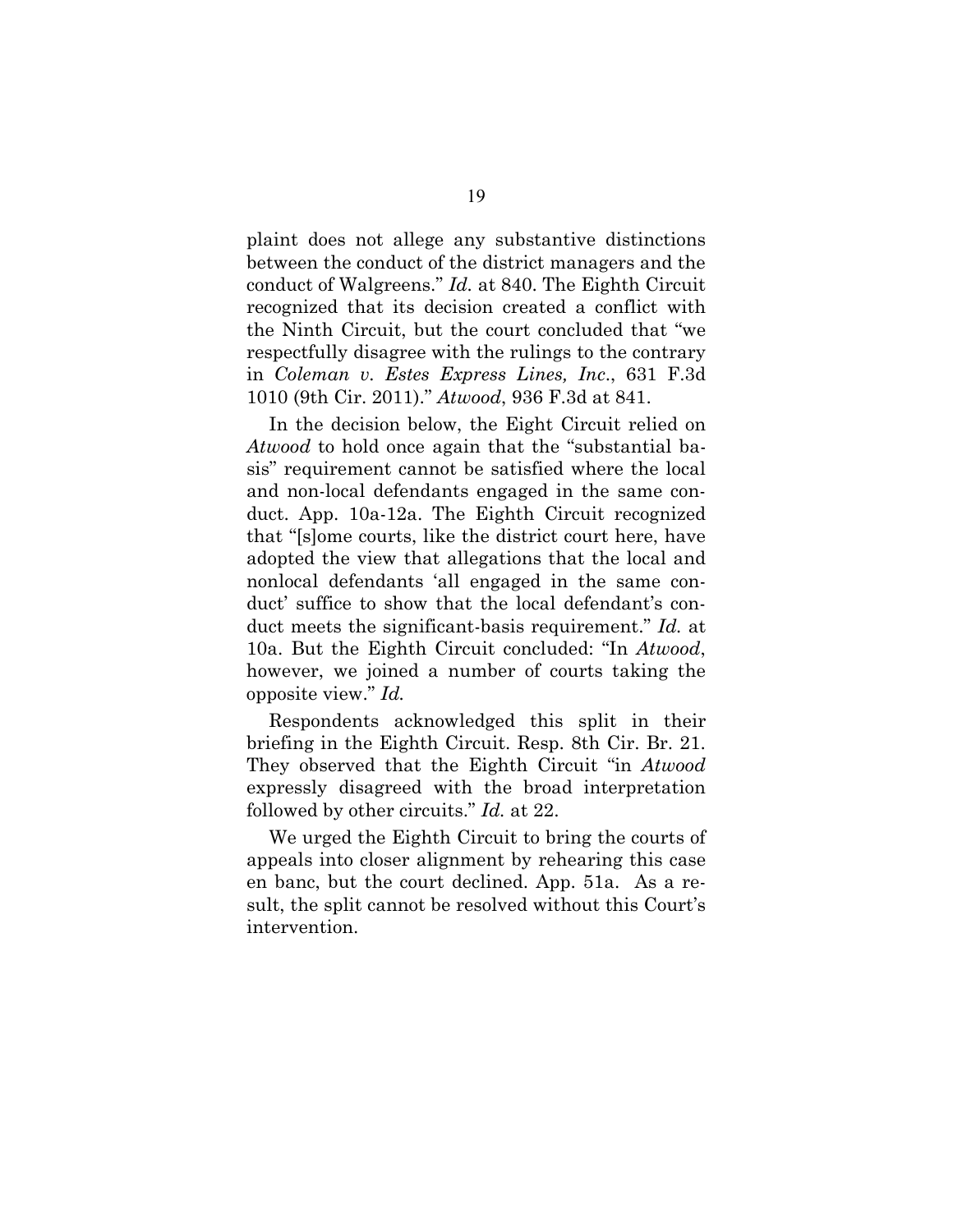#### **II. The decision below is wrong.**

The majority view is the correct one. A local defendant's alleged conduct can be "a significant basis for the claims asserted by the proposed plaintiff class," 28 U.S.C. § 1332(d)(4)(A)(i)(II)(bb), even if it is the same alleged conduct as that engaged in by a non-local defendant.

The text of the statute commands this result. If two people engage in the same conduct, the conduct of both can be a significant basis for a claim. The word "significant" does not mean "different from than that of anyone else." It simply means "important." If John and Paul together steal Ringo's drums by engaging in identical conduct, John's conduct and Paul's conduct would both be significant bases for Ringo's claim of theft. The statute requires the local defendant's conduct to be "a significant basis" for the plaintiffs' claim, not "a more significant basis" or "a different basis" than the conduct of other defendants. There is nothing in the statutory text to support an additional requirement that the local defendant's conduct must somehow be different from the non-local defendant's conduct.

The purpose of this statutory provision points in the same direction. The provision is meant to distinguish real defendants, the ones who actually harmed the plaintiffs, from nominal or peripheral defendants added for the purpose of blocking removal. In our case, Rock Road Industries owned the landfills that leaked radioactive waste onto plaintiffs' properties. Rock Road Industries is a real defendant, regardless of whether its conduct was the same as or different from the conduct of the other defendants.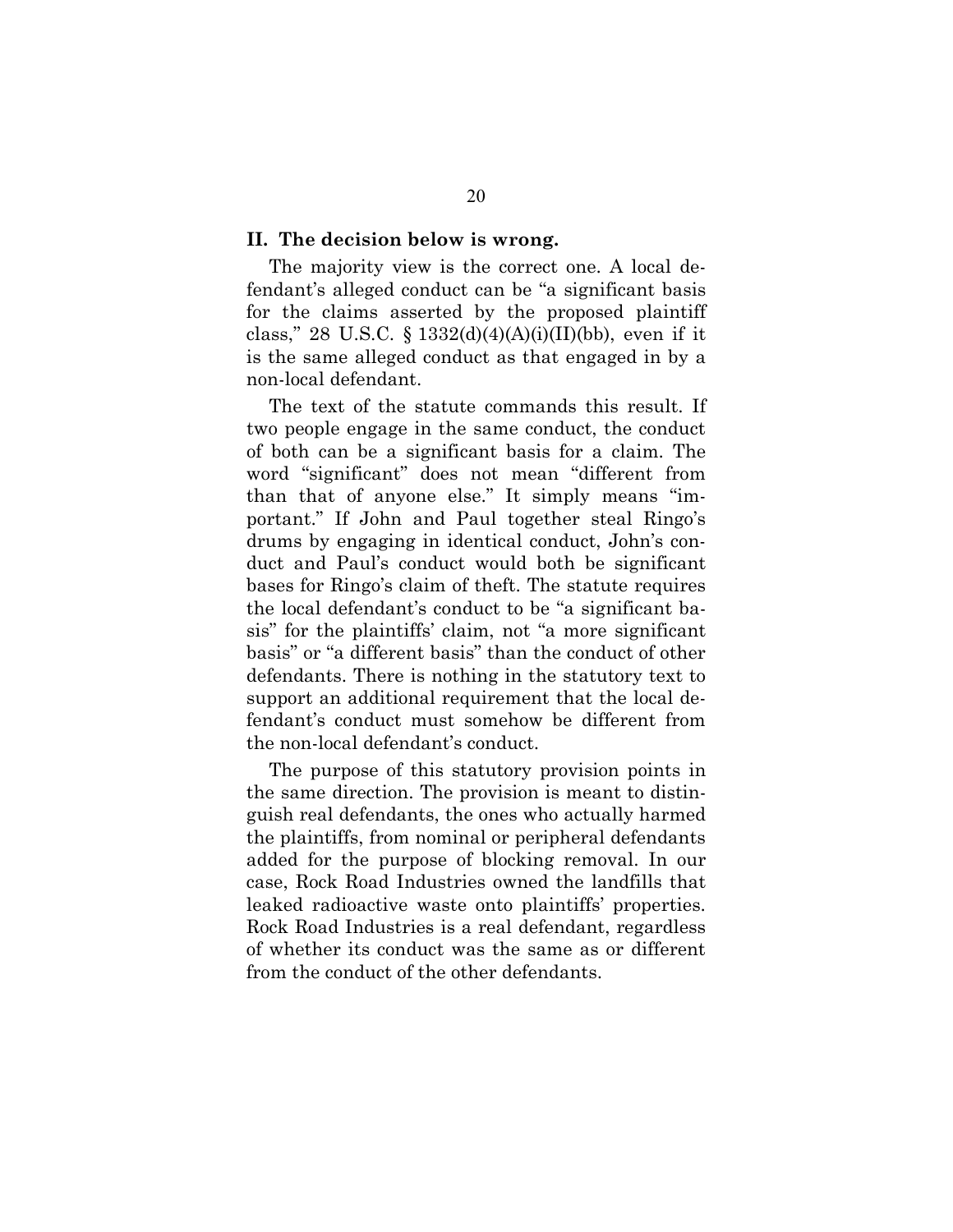The purpose of CAFA as a whole also points in the same direction. The objective of CAFA was to ensure that federal courts hear "interstate cases of national importance." *Standard Fire Ins. Co. v. Knowles*, 568 U.S. 588, 595 (2013) (citation and internal quotation marks omitted). But some class actions are of local, not national, importance, even if they happen to involve a defendant incorporated in another state. This is why Congress crafted the local controversy exception—"to ensure that state courts can continue to adjudicate truly local controversies in which some of the defendants are out-of-state corporations." S. Rep. No. 14, 109th Cong., 1st Sess. 28 (2005).

In this case, a group of neighbors seeks to abate a noxious land use in the neighborhood. This case is a paradigmatic local controversy. *See FERC v. Mississippi*, 456 U.S. 742, 768 n.30 (1982) ("regulation of land use is perhaps the quintessential state activity"). Indeed, this case closely resembles the hypothetical case discussed in the Senate Report, involving improper burial practices at a Florida cemetery owned by an out-of-state corporation. S. Rep. No. 14, at 41. As the Report explains, "[a]lthough there is one out-of-state defendant (the parent company), the controversy is at its core a local one, and the Florida state court where it was brought has a strong interest in resolving the dispute. Thus, the case would remain in state court." *Id.* The result should be the same here.

The majority view is also more consistent with the practicalities of litigation. A district court typically decides whether a removed case should be remanded to state court before there has been any discovery. The plaintiffs may not yet know precisely which de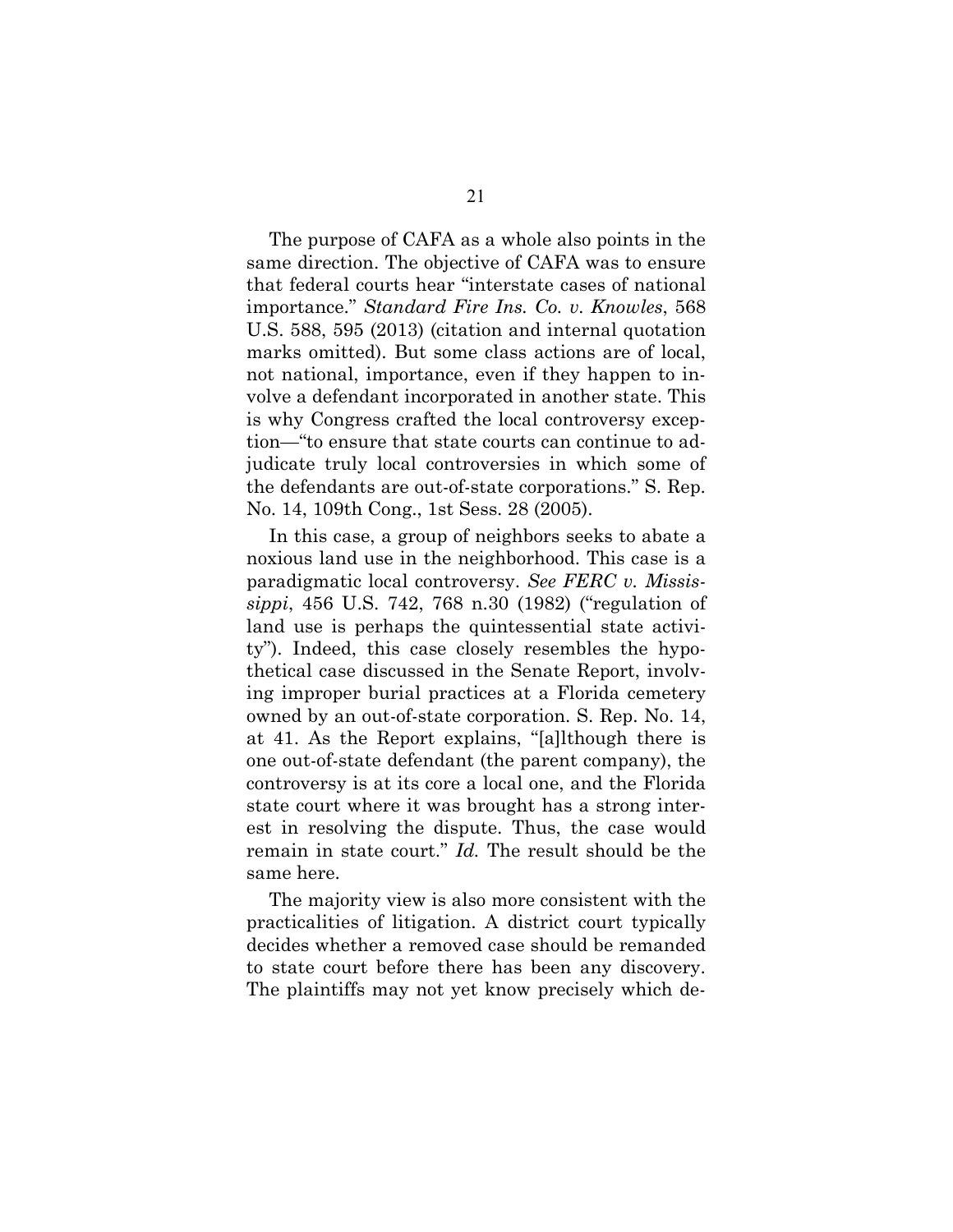fendants committed which wrongful acts. This uncertainty is even more likely where, as here, the defendants are a set of nested corporate entities rather than a group of individuals. At this very early stage of litigation, it would make no sense to require plaintiffs to make fine distinctions between the conduct committed by various defendants.

Nor would it make sense, at this preliminary stage, for the parties to conduct discovery and introduce evidence regarding differences among the conduct of the defendants, just to figure out which court system should host the litigation. As Justice Scalia once observed, "[n]othing is more wasteful than litigation about where to litigate." *Bowen v. Massachusetts*, 487 U.S. 879, 930 (1988) (Scalia, J., dissenting). The district court below was right to say that "[t]here is no need or requirement for me to conduct a 'mini-trial' to adduce evidence as to the specific conduct of each of the defendants." App. 48a. For this reason, the statute requires that the local defendant be one "whose *alleged* conduct"—not whose *proven* conduct—"forms a significant basis for the claims asserted by the proposed plaintiff class." 28 U.S.C.  $\S 1332(d)(4)(A)(i)(II)(bb)$  (emphasis added).

The Fifth and Eighth Circuits appear to have been led astray by the worry that the majority view might allow plaintiffs to use a pleading trick to get cases remanded to state court. The supposed trick would work like this: In a case where all the real defendants are non-local, the plaintiffs' complaint would include a nominal local defendant and allege in a conclusory way that the local defendant engaged in the same conduct as the real defendants, without providing any more detail. The Fifth and Eighth Cir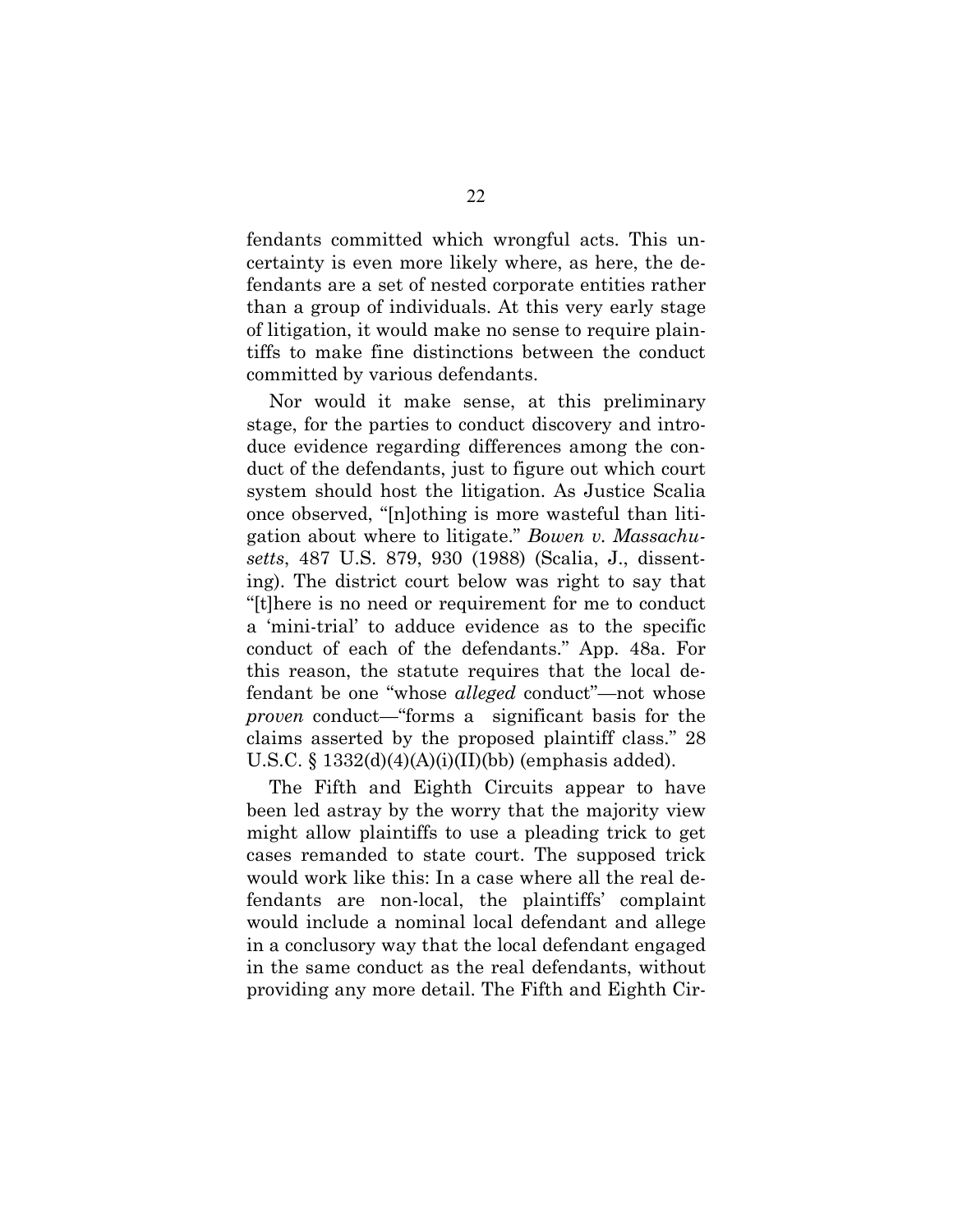cuits seem to have worried that if such a conclusory allegation constitutes a significant basis for the plaintiffs' claims, plaintiffs will be able to evade the "significant basis" requirement in virtually every case. *See Opelousas*, 655 F.3d at 363; *Atwood*, 936 F.3d at 840-41. Judge Kethledge expressed the same concern in dissent in the Sixth Circuit. *Mason*, 842 F.3d at 400 (Kethledge, J., dissenting).

This worry is unfounded. District courts routinely distinguish between plausible and conclusory allegations in every conceivable kind of case. *See Bell Atlantic Corp. v. Twombly*, 550 U.S. 544 (2007); *Ashcroft v. Iqbal*, 556 U.S. 662 (2009). There is no reason to think they cannot do the same here.

In this case, for example, it is crystal-clear that Rock Road Industries is not a nominal defendant plucked from thin air to satisfy the local controversy exception. Rather, Rock Road Industries owned the landfills that have leaked radioactive waste throughout the neighborhood for decades. The conduct of Rock Road Industries forms at least as significant a basis for this lawsuit as the conduct of any other defendant.

The district courts in the circuits that take the majority view have had no trouble distinguishing plausible allegations like the one in this case from conclusory allegations. They routinely deny motions to remand where the allegations regarding the local defendant's conduct are merely conclusory. *See, e.g.*, *Adame v. Comprehensive Health Mgmt., Inc.*, 2019 WL 1276192, \*4 (C.D. Cal. 2019) (holding that because the complaint includes only "bare and conclusory allegations … [p]laintiff has not met her burden of proving that Easy Choice's or WHPOC's specific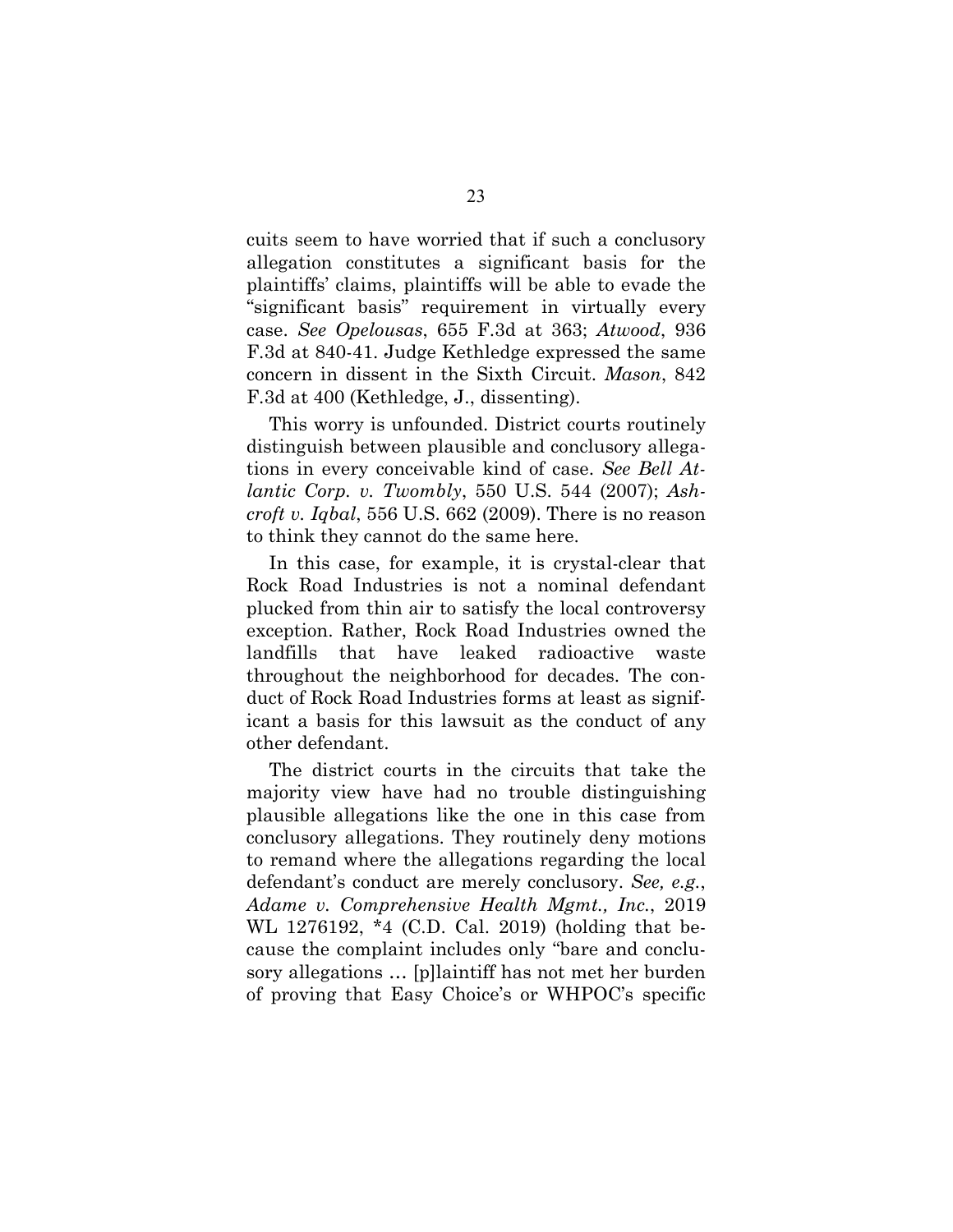conduct forms a significant basis for her asserted claim."); *Clark v. WorldMark*, 2019 WL 1023887, \*5 (E.D. Cal. 2019) ("Without more detail, the Court is unable to determine whether the in-state Defendant's conduct is a significant basis for the claims in this case."); *Bradford v. Bank of America Corp.*, 2015 WL 5311089, \*4 (C.D. Cal. 2015) ("These bare allegations are insufficient to prove the elements of the local controversy exception.").

The Eighth Circuit thus erred in holding that a local defendant's conduct cannot satisfy the "significant basis" requirement where the complaint does not differentiate between the local defendant's conduct and the conduct of the other defendants. The court's error provides another reason to grant certiorari.

## **III. This case is a perfect vehicle for deciding this important question.**

There could be no better vehicle than this case for resolving the circuit split. In the court of appeals, respondents abandoned all grounds for removal other than CAFA. There are no factual disputes or threshold issues standing in the way of a decision. If this case falls within the local controversy exception, it must be remanded to state court. If the case doesn't fall within the local controversy exception, it belongs in federal district court.

This issue is important because disputes over the local controversy exception often arise in class actions, especially cases involving environmental contamination, where the harm is typically local but the defendants who caused the harm often include outof-state corporations. *See, e.g.*, *Aarstad v. BNSF Ry.*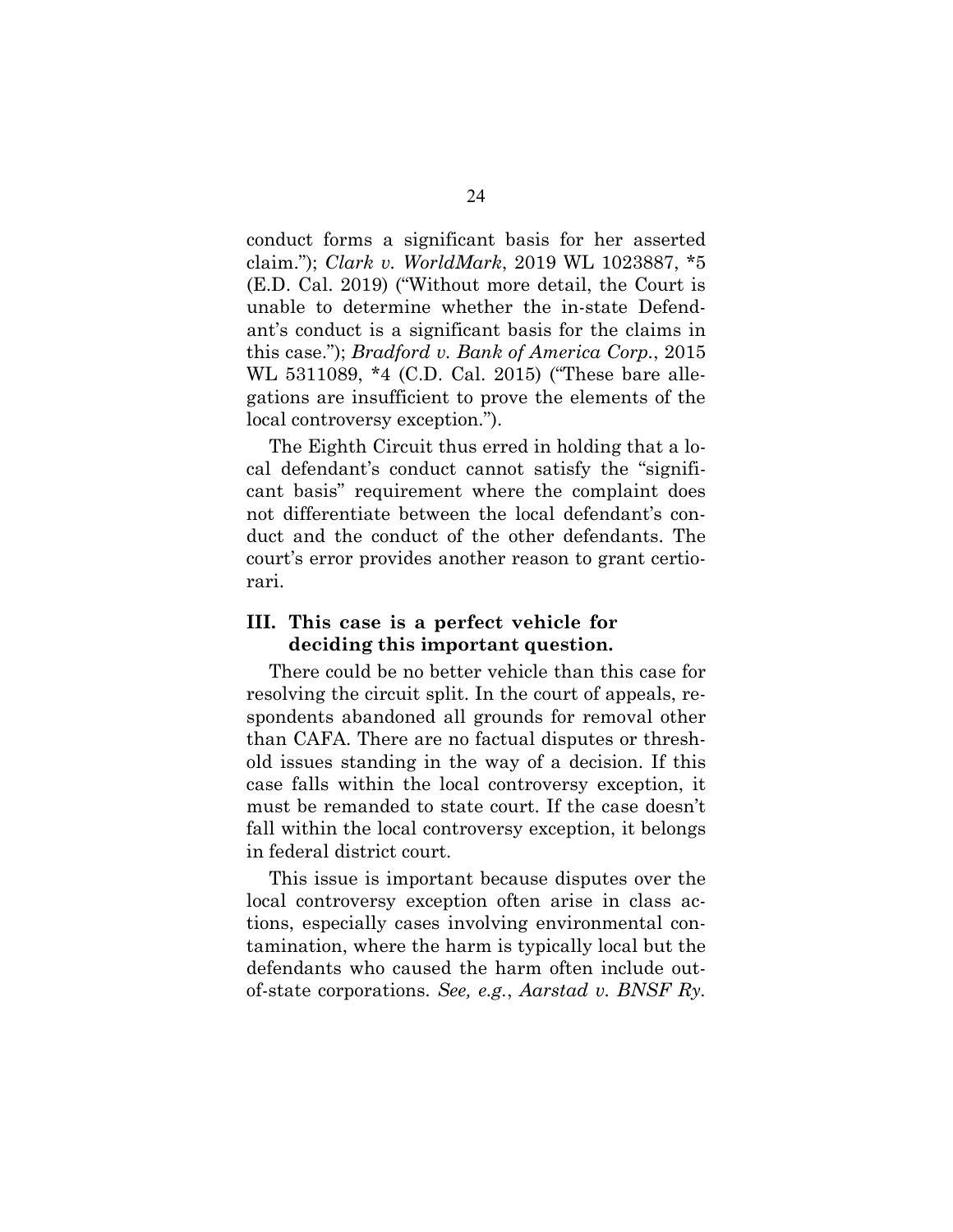*Co.*, 2020 WL 1673100 (D. Mont. 2020) (asbestos); *Ictech-Bendeck v. Progressive Waste Sols. of La., Inc.*, 367 F. Supp. 3d 555 (E.D. La. 2019) (air pollution); *Thompson v. Louisiana Regional Landfill Co.*, 365 F. Supp. 3d 725 (E.D. La. 2019) (air pollution); *Romano v. Northrop Grumman Corp.*, 2017 WL 6459458 (E.D.N.Y. 2017) (hazardous chemicals); *MD Haynes, Inc. v. Valero Marketing and Supply Co.*, 2017 WL 1397744 (S.D. Tex. 2017) (contaminated water); *Millman v. United Technologies Corp.*, 2017 WL 1165081 (N.D. Ind. 2017) (contaminated soil and groundwater); *Mason v. Lockwood, Andrews & Newnam, P.C.*, 842 F.3d 383 (6th Cir. 2016) (contaminated water); *Allen v. Boeing Co.*, 821 F.3d 1111 (9th Cir. 2016) (contaminated groundwater); *Reece v. AES Corp.*, 638 F. Appx. 755 (10th Cir. 2016) (fluid waste); *Brown v. Saint-Gobain Performance Plastics Corp.*, 2016 WL 6996136 (D.N.H. 2016) (contaminated water); *Hostetler v. Johnson Controls, Inc.*, 2016 WL 3662263 (N.D. Ind. 2016) (contaminated groundwater); *Davis v. Omega Refining, LLC*, 2015 WL 3650832 (E.D. La. 2015) (air and water pollution); *Keltner v. SunCoke Energy, Inc.*, 2015 WL 3400234 (S.D. Ill. 2015) (air pollution); *Rowell v. Shell Chemical LP*, 2015 WL 3505118 (E.D. La. 2015) (air pollution); *Cedar Lodge Plantation, L.L.C. v. CSHV Fairway View I, L.L.C.*, 768 F.3d 425 (5th Cir. 2014) (underground sewage leaks); *Smith v. Honeywell Int'l, Inc.*, 2013 WL 2181277 (D.N.J. 2013) (contaminated soil); *Brown v. Paducah & Louisville Ry., Inc.*, 2013 WL 5273773 (W.D. Ky. 2013) (hazardous chemicals).

Five circuits have already weighed in on this issue. Every conceivable argument on both sides has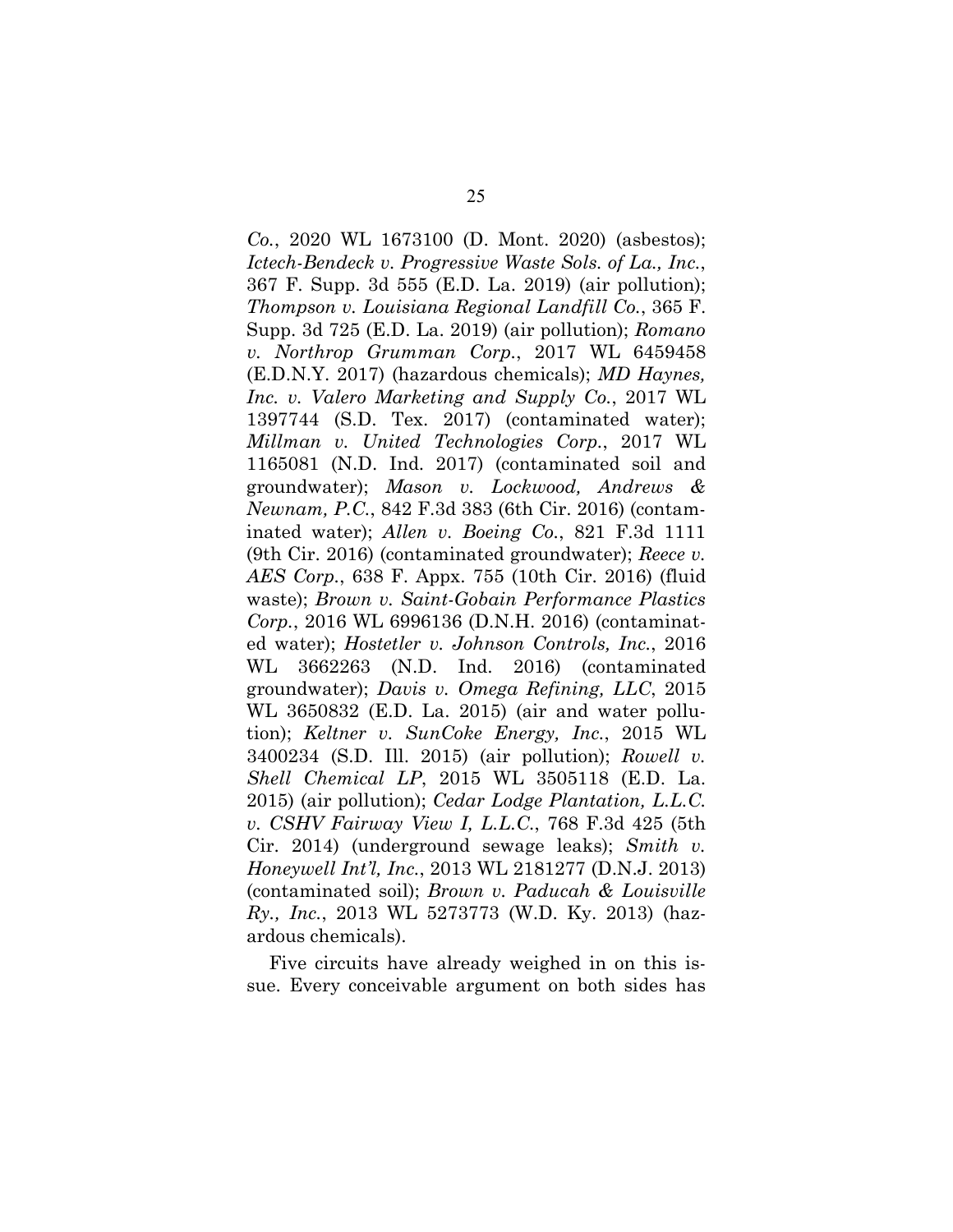been thoroughly aired. There is no wisdom to be gained by waiting for the circuit split to grow larger.

Meanwhile, the split is undermining the national uniformity that was the goal of the Class Action Fairness Act. The radioactive waste leaking from respondents' landfills is approximately twenty miles west of downtown St. Louis, where it was produced. Had the waste been trucked just a mile or two in the opposite direction, it would have landed in Illinois, in the Seventh Circuit, where the outcome of this case might well have been different. And had the waste been driven three hours to the southeast, it would have reached Kentucky, in the Sixth Circuit, where the outcome definitely would have been different. This divergence in results, based on the fortuity of where the case happens to be litigated, is what Congress was trying to avoid by enacting the Class Action Fairness Act.